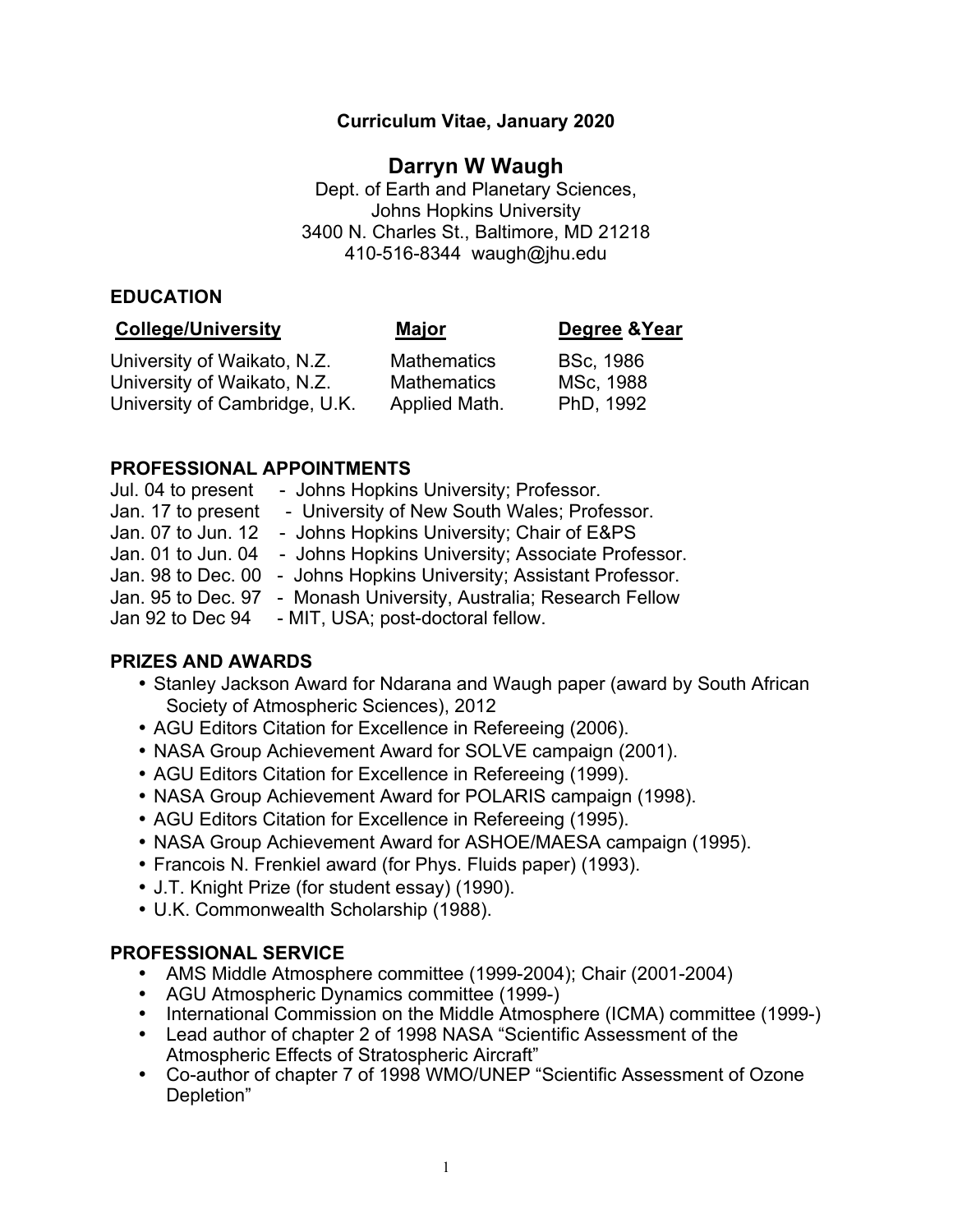- Lead author of chapter 6 of 2006 WMO/UNEP "Scientific Assessment of Ozone Depletion"
- Co-author of chapter 4 of 2014 WMO/UNEP "Scientific Assessment of Ozone Depletion"
- Executive Committee SPARC CCMVal / CCMI (2003-2013)
- Editor, Journal of Climate (2016-)

## **STUDENT AND POSTDOCTORAL ADVISING**

### *PhD Graduate Students:*

- Ping-ping Rong (PhD 2003) now at Hamption University,
- Andrea Molod (PhD 2004) now at NASA GSFC,
- Beatriz Funasti (PhD 2006) now at LMD Paris
- Hong Zhang (PhD 2006), now at JPL,
- Ju-Mee Ryoo (PhD 2009), now at UC Berkely,
- Thando Ndarana (PhD 2010) now at South African Weather Service,
- Scott Guzewich (PhD 2013) now at NASA GSFC.
- Chang Lang (PhD 2013) now in private sector
- Jordan Thomas (PhD 2018) now in private sector
- Olga Tweedy (PhD 2018) now at NASA GSFC
- Anna Scott (PhD 2018) now in private sector
- Gaige Kerr (current).
- Molly Menzel (current)
- Jacob Shultis (current)

### *Undergraduates:*

- Margaret Hurwitz (Senior Thesis, 2003)
- Kathleen Schiro (Senior Thesis 2011)
- Arlene Alpert (Senior Thesis 2012)
- Chloe Gao (Senior Thesis 2013)

### *Postdoctoral fellows:*

- Jun Ma (2000-2002) now research scientist at NRL
- Luke Oman (2006-2009) now research scientist at at NASA GSFC.
- Chaim Garfinkel (2011-2013) now faculty at Hebrew University, Israel.
- Lei Wang (2011-2103) now research scientist at Columbia University.
- Rolando Olivas-Saunders (2013-2015)
- William Servior (2014-2018) now faculty at University of Exter
- Huang Yang (2015-2019) now research scientist at UCLA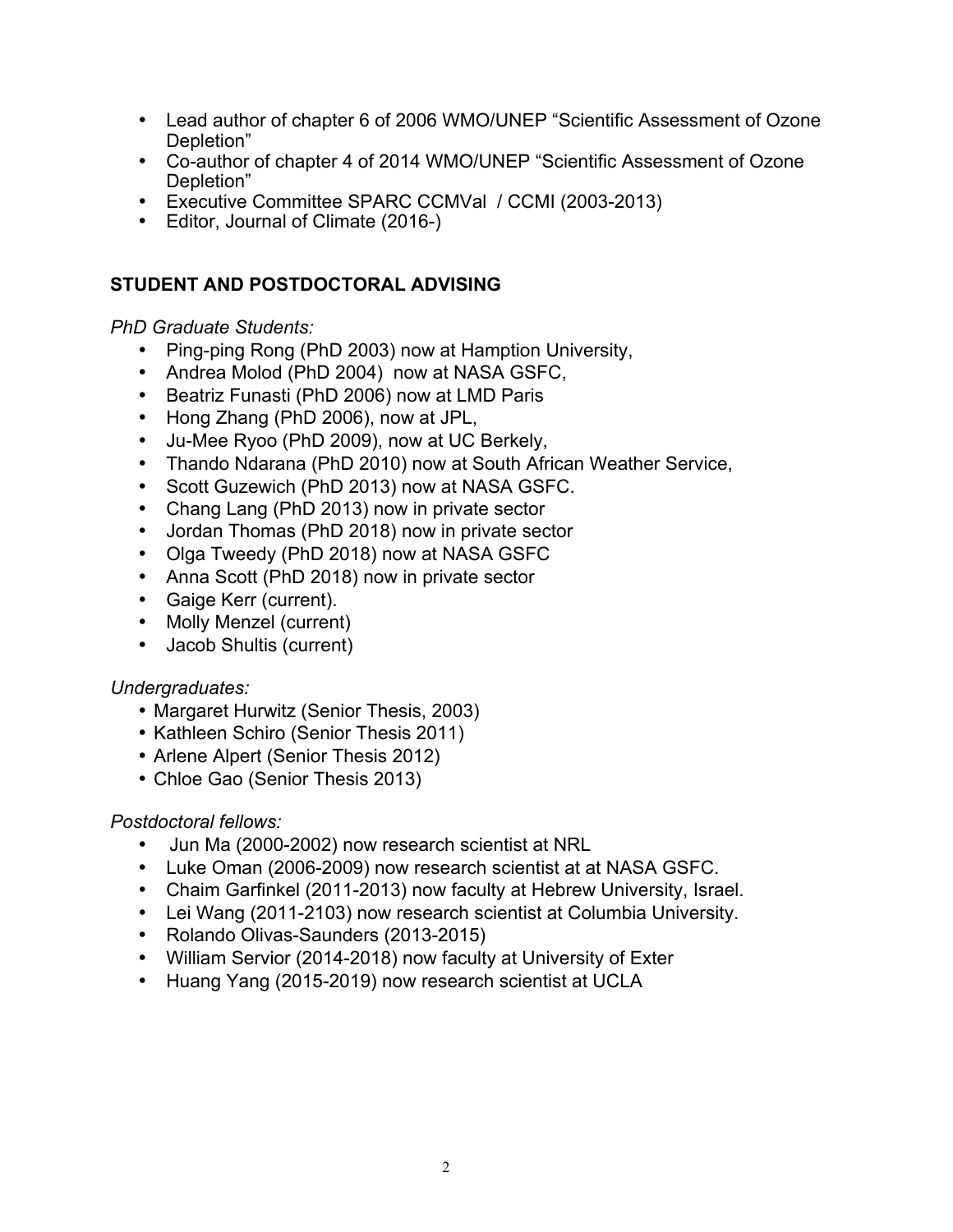### **PUBLICATIONS**

Google Scholar: https://scholar.google.com/citations?user=fDDIf\_AAAAAJ&hl=en ResearcherID: http://www.researcherid.com/rid/K-3688-2016

- 1. Hosking R.J., Sneyd A.D., and Waugh, D.W. Viscoelastic response of a floating ice plate to a steadily moving load. J. Fluid Mech., 196,409-430, 1988.
- 2. Waugh, D.W. and Dritschel, D.G., The stability of filamentary vorticity in twodimensional geophysical vortex-dynamics models. J. Fluid Mech., 231, 575-598, 1991.
- 3. Waugh, D.W., Forced vortex merger. In 1991 Summer Study in Geophysical Fluid Dynamics. Woods Hole Oceanographic Institution Technical Report, 1991.
- 4. Waugh, D.W., The efficiency of symmetric vortex merger. Phys. Fluid A., 4, 1745- 1758, 1992.
- 5. Dritschel D.G. and Waugh D.W., Quantification of inelastic interactions of vortices in two dimensional vortex dynamics. Phys. Fluids A., 4, 1737-1744, 1992.
- 6. Waugh, D.W., Contour Surgery simulations of a forced polar vortex. J. Atmos. Sci., 50, 714-730, 1993.
- 7. Waugh, D.W., Subtropical stratospheric mixing linked to disturbances on the polar vortices. Nature, 365, 535-537, 1993.
- 8. Plumb, R.A. and D.W. Waugh, High-resolution contour advection using NWP products. In ECMWF workshop on the Stratosphere and NWP, 1993.
- 9. Polvani, L.M., Waugh, D.W., and Plumb, R.A., On the subtropical edge of the stratospheric surf zone J. Atmos. Sci., 52, 1288-1309, 1995. Waugh, D.W. and Plumb, R.A., Contour Advection with Surgery: A technique for investigating fine scale structure in tracer transport. J. Atmos. Sci., 51, 530-540, 1994.
- 10. Waugh, D.W., Plumb, R.A., et al., Transport of material out of the stratospheric Arctic vortex by rossby wave breaking. J. Geophys. Res., 99, 1071-1088, 1994.
- 11. Plumb, R.A., Waugh, D.W., et al., Intrusions into the lower stratospheric arctic vortex during the winter of 1991/92. J. Geophys. Res., 99, 1089-1106, 1994.
- 12. Waugh, D.W., Polvani, L.M., and Plumb, R.A., Nonlinear, barotropic response to a localized topographic forcing: formation of a `tropical surf zone' and its effect on interhemispheric propagation. J. Atmos. Sci. 51, 1401-1416, 1994.
- 13. Waugh, D.W., Plumb, R.A., et al., Fine-scale, poleward transport of tropical air during AASE 2. Geophys. Res. Lett. 21, 2603-2606, 1994 1994.
- 14. Polvani, L.M., Waugh, D.W., and Plumb, R.A., On the subtropical edge of the stratospheric surf zone J. Atmos. Sci., 52, 1288-1309, 1995.
- 15. Polvani, L.M., Waugh, D.W., and Plumb, R.A., Reply J. Atmos. Sci., 53, 2772- 2775, 1996.
- 16. Waugh, D.W., Seasonal variation of transport out of the tropical stratosphere. J. Geophys. Res., 101, 4007-4023, 1996.
- 17. Peters, D., and Waugh D.W., Influence of barotropic shear on the poleward advection of upper tropospheric air. J. Atmos. Sci., 53, 3013-3031, 1996.
- 18. Hall, T. M. and Waugh, D.W., Tracer transport in the tropical stratosphere due to vertical diffusion and horizontal mixing,Geophys. Res. Lett., 24, 1383-1387, 1997.
- 19. Waugh D.W, T.M. Hall, et al., Three-dimensional simulations of long-lived tracers using winds from MACCM2, J. Geophys. Res., 102, 21493-21513, 1997.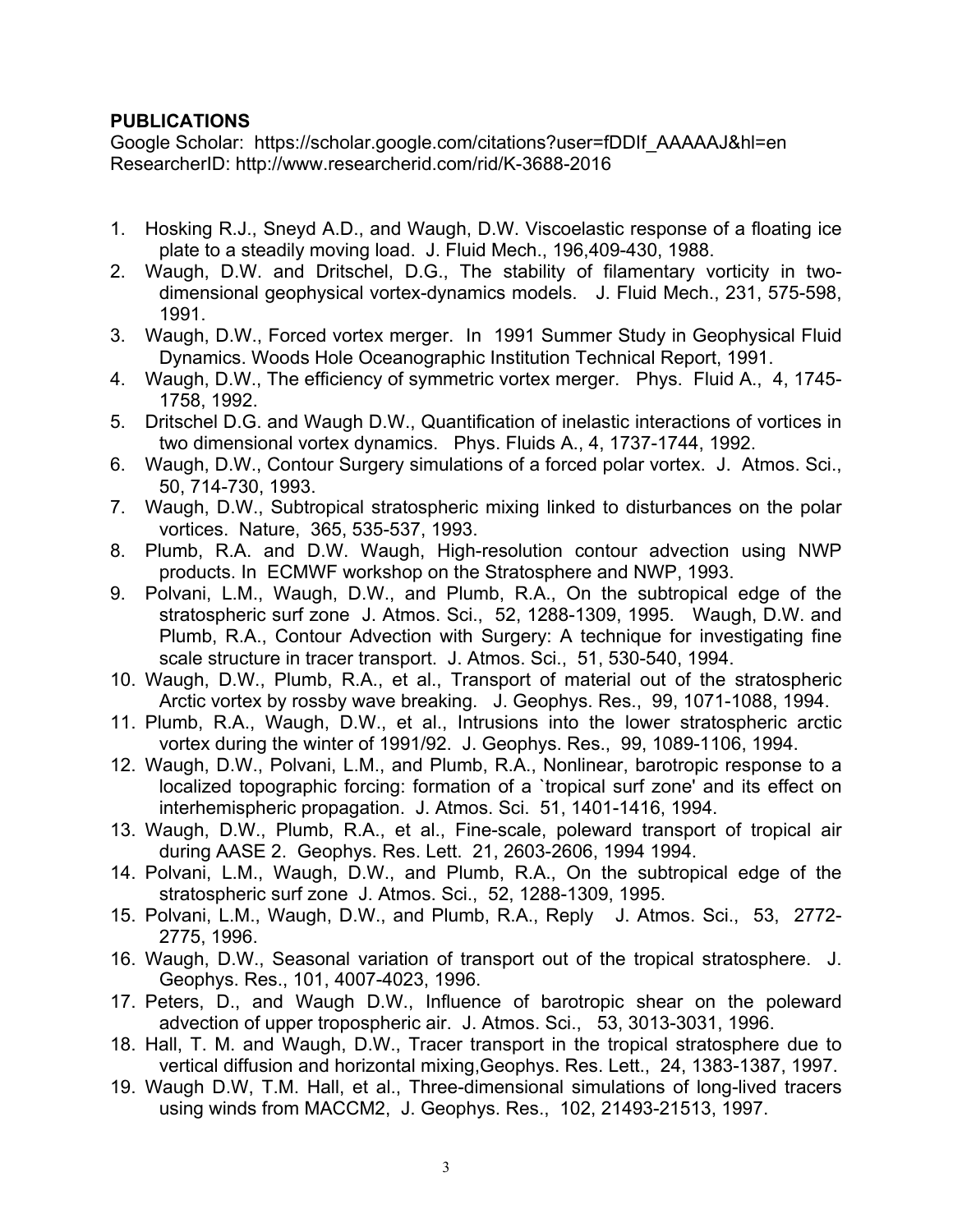- 20. Waugh, D.W., Plumb, R.A., et al., Mixing of polar vortex air into middle latitudes as revealed by tracer-tracer scatter plots. J. Geophys. Res. 102, 13119-13134,, 1997.
- 21. Waugh, D.W., Elliptical diagnostics of stratospheric polar vortices, Q. J. R. Meteorol. Soc. 123, 1725-1748, 1997.
- 22. Hall, M. and Waugh, D.W. Timescales for the Stratospheric Circulation Derived from Tracers J. Geophys. Res. 102, 8991-9001, 1997.
- 23. Sobel, A. , Plumb, R.A. and Waugh, D.W., On Methods of Calculating Transport Across the Polar Vortex Edge. J. Atmos. Sci., 54, 2241-2260, 1997.
- 24. Waugh, D.W., J.M. Sisson, and D.J. Karoly, Predictive Skill of a NWP model in the Southern Lower Stratosphere, Q. J. R. Meteorol. Soc., 125, 2181-2200, 1998.
- 25. Hall, T. M. and Waugh, D.W., The influence of nonlocal chemistry on tracer distributions: Inferring the mean age of air from SF6. J. Geophys. Res, 103, 13327-13336, 1998.
- 26. Li, S., and Waugh D.W., Sensitivity of mean age and long-lived tracers to transport coefficients in two-dimensional models. J. Geophys. Res., 104, 30559-30569, 1999.
- 27. Waugh, D.W., Randel, W.J., Pawson, S., Newman, P.A., and Nash, E.R., Persistence of the Lower Stratospheric Polar Vortices. J. Geophys. Res, 104, 27191-27201, 1999.
- 28. Kawa, S.R., J. Anderson, C. Brock, R. Cohen, D. Kinnison, P.A. Newman, J. Rodriguez, R. Stolarksi, D.W. Waugh, and S. Wofsy, Assessment of the Effects of High-Speed Aircraft in the Stratosphere: 1998, NASA Tech. Pub. 1999-209236, 1999.
- 29. Ravishnkara, T.G. Shepherd, P.H. Haynes, S.R. Kawa, R.A. Plumb, R. Portman, W.J. Randel, and D.W. Waugh, Chapter 7 of Scientific Assessment of Ozone Depletion: 1998, Global Ozone Res. and Monit. Proj., Geneva, 1999.
- 30. Hall, T.M., Waugh, D.W., Boering, K.A., and Plumb, R.A, Evaluation of transport in stratospheric models. J. Geophys. Res., 104, 18815-18840, 1999.
- 31. Waugh, D.W., and Randel, W.J., Climatology of Arctic and Antarctic polar vortices using elliptical diagnostics. J. Atmos. Sci., 56, 1594-1613, 1999.
- 32. Waugh, D.W., and Dritschel, D.G., The dependence of Rossby wave breaking on the vertical structure of the polar vortex. J. Atmos. Sci., 56, 2359-2375, 1999.
- 33. Waugh, D.W., and Polvani, L.M., Climatology of intrusions into the tropical upper troposphere. Geophys. Res. Lett. 27, 3857-3860, 2000.
- 34. James, P.M, Peters, D., and D.W Waugh, Very low ozone episdoes due to polar vortex displacement. Tellus B 52, 1123-1137, 2000.
- 35. Hall, T.M. and D.W. Waugh, Stratospheric residence time and its relationship to mean age, J. Geophys. Res., 105, 6773-6782, 2000.
- 36. Plumb, R.A., Waugh D.W., and Chipperfield, M, The effects of mixing on tracer realtionships in the polar vortices, J. Geophys. Res., 105, 10047-10062, 2000.
- 37. Waugh, D.W., Considine, D.B., and Fleming, E.L., Is Upper Stratospheric Chlorine Decreasing as expected? Geophys. Res. Lett., 1187-1190, 2001.
- 38. Kinnison, DE., P.S. Connell, J.M. Rodriguez, D.A. Rotman, D.B. Considine, J. Tannahill, R. Ramaroson, P.J. Rasch, A.R. Douglass, S.L. Baughcum, L. Coy, D.W. Waugh. S.R. Kawa, and M.J. Prather, The Global Modeling Initiative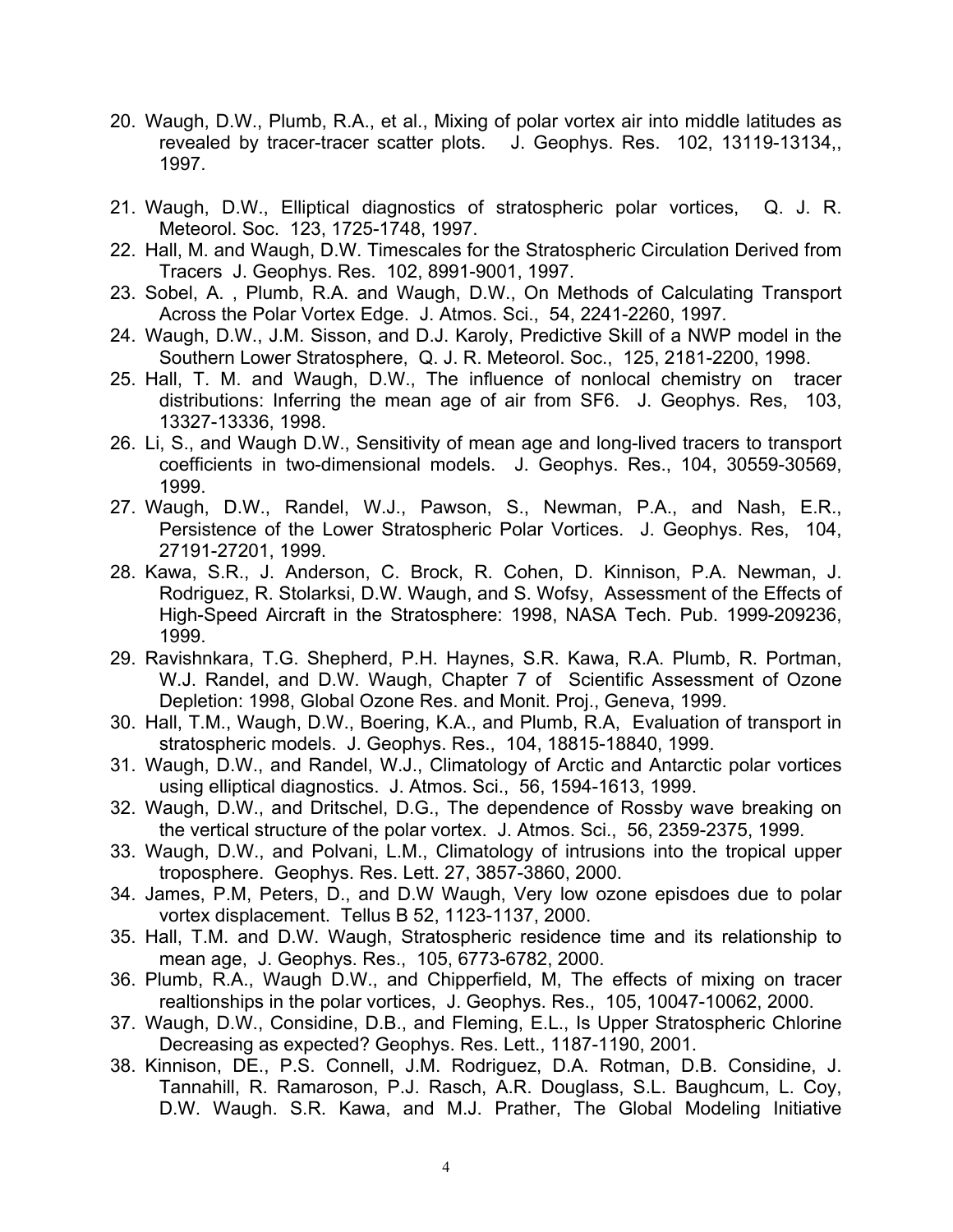Assessment Model: Application to High-Speed Civil Transport Perturbation, J. Geophys. Res., 106, 1693-1711, 2001.

- 39. Waugh, D.W., Vollmer M.K., Weiss, R.F., T.W.N. Haine and Hall, T.M., Transit time distributions in Lake Issyk-Kul, Geophys. Res. Lett., 29 (24), 10.1029/2002GL016201, 2002.
- 40. Waugh, D. W., and T. M. Hall, Age of stratospheric air: theory, observations, and models, Rev. Geophys., 40 (4), 10.1029/2000RG000101, 2002.
- 41. Esler, J.G. and Waugh, D.W., A method for estimating the extent of denitrification of Arctic polar vortex air from tracer-tracer scatterplots. J. Geophys. Res., 107, 10.1029/2001JD001071, 2002.
- 42. Waugh, D.W., and Rong, P.P, Interannual Variability in the Decay of Lower Stratospheric Arctic Vortices. J. Meteor. Soc. Japan, 80, 997-1012, 2002.
- 43. Hall, T.M., T.W.N. Haine, and D.W. Waugh, Inferring the Concentration of Anthropogenic Carbon in the Ocean from Tracers. Global Biogeochem. Cycles, 16, 10.1029/2001GB001835, 2002
- 44. Peters, D., and Waugh D.W., Rossby Wave Breaking in the Southern Hemisphere Wintertime Upper Troposphere, Mon. Wea. Rev., 131, 2623-2634, 2003.
- 45. Molod, A., Salmun, H., and Waugh D.W., A new look at modeling surface heterogenity: Extending its influence in the vertical. J. Hydrometeorology, 4, 810- 825, 2003.
- 46. Waugh, D.W., Hall, T.M., and T.W.N. Haine, Relationships among Tracer Ages, J. Geophys. Res., 108, 5, 10.1029/2002JC001325, 2003
- 47. Ma, J., Waugh, D.W., Douglass, A.R., and Kawa S.R., Evaluation of the transport in the GSFC 3D chemical transport model using the ``Equivalent Length'' diagnostic, J. Geophys. Res., 108, 6, 10.1029/2002JD002268, 2003.
- 48. Waugh, D.W., and Funastu, B.M., Intrusions into Tropical Upper Troposphere: Three Dimensional Structure and accompanying Ozone and OLR distributions. J. Atmos. Sci., 60, 637-653, 2003.
- 49. Rong, R.R. and D.W. Waugh, Vacillations in a Shallow Water Model of the Stratosphere, J. Atmos. Sci., 61, 1174-1185, 2003.
- 50. Molod, A., Salmun, H., Waugh D.W., The Impact on a GCM Climate of an Extended Mosaic Technique for the Land - Atmosphere Coupling, J. Climate, 17, 3877- 3891, 2004.
- 51. Ma, J., Waugh, D.W., Douglass, A.R., Kawa S.R., P. A. Newman, S. Pawson, R. Stolarski, S. J. Lin, Interannual variability of stratospheric tracers: Role of extratropical wave driving Quart. J. Roy. Met. Soc., 130, 2459-2474, 2004.
- 52. Polvani, L.M. and Waugh D.W., Upward Wave Activity Flux as Precursor to Extreme Stratospheric Events and Subsequent Anomalous Surface Weather Regimes, J. Climate, 17, 3548-3554, 2004.
- 53. Waugh, D.W., T. W. N. Haine, and Hall, T. M., Transport Times and Anthropogenic Carbon in the Subpolar North Atlantic Ocean. Deep-Sea Res., 51, 1475-1491, 2004.
- 54. Hall, T.M., Waugh, D.W., Haine, T.W.N., Robbins, P.E., Khaliwala, S., 2004. Reduced estimates of anthropogenic carbon in the Indian Ocean due to mixing and time-varying air-sea CO\$\_2\$ diseqilibrium, Global Biogeochemical Cycles, 18, 10.1029/2003 GB002120.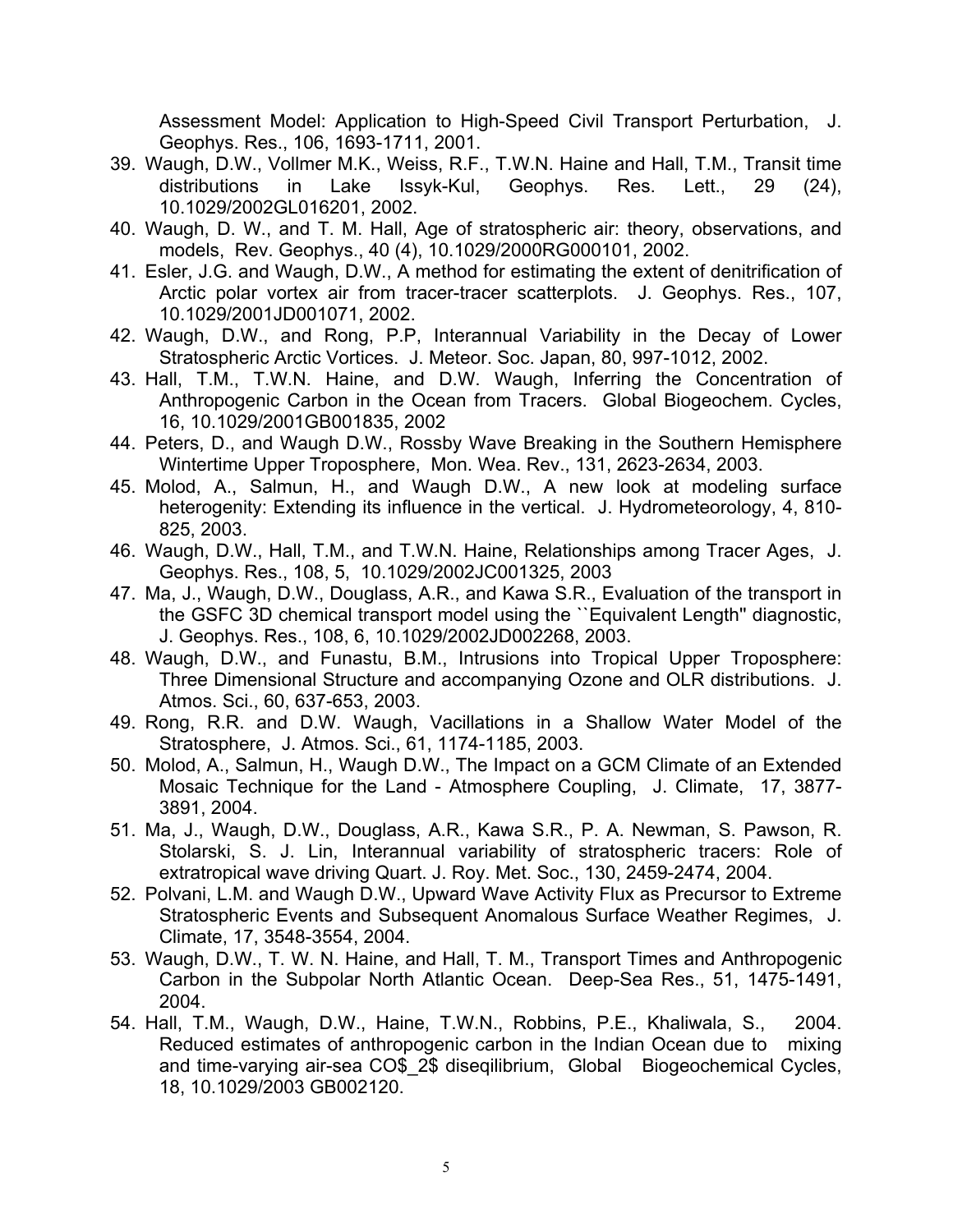- 55. Scott, R.K., D. G. Dritschel, L. M. Polvani, and D. W. Waugh, Enhancement of Rossby wave breaking by steep potential vorticity gradients in the winter stratosphere, J. Atmos. Sci., 61, 904-918, 2004.
- 56. Zhang, H., Haine, T.W., and Waugh, D.W., Transport timescales in a double gyre circulation J. Phys. Oceanogr., 35, 2250-2267, 2005.
- 57. Eyring, V., et al., A strategy for process-oriented validation of coupled chemistryclimate models, Bull. Amer. Meteor. Soc., 86, 117-1133, 2005.
- 58. Waugh, D.W., and T.H. Hall, Propagation of tracer signals in boundary currents, J. Phys. Oceanogr., 35, 9, 1538-1552, 2005.
- 59. Waugh D.W., Impact of potential vorticity intrusions on subtropical upper tropospheric humidity, J. Geophys. Res., 110, D11305, 2005.
- 60. Waugh, D.W., Abraham E.R., Melissa M. Bowen, M.M., Spatial variations of stirring in the surface ocean: A case study of the Tasman Sea, J. Phys. Ocean., 4, 2006.
- 61. Eyring V., et al., Assessment of coupled chemistry-climate models: Evaluation of dynamics, transport and ozone. J. Geophys. Res., 111, D22308, 2006.
- 62. Waugh, D.W., Hall, T.M., McNeil, B.I., and R. Key, Anthropogenic CO2 in the oceans estimated using transit-time distributions, Tellus, 58B, 376-389, 2006.
- 63. Newman, P.A., J.S. Daniel, D.W. Waugh. E.R. Nash, A new formulation of equivalent effective stratospheric chlorine (EESC), Atmos. Chem. Phys. Discuss, 7, 1-38, 2007.
- 64. Tanhua T., A. Körtzinger, K. Friis, D. W. Waugh, and D. W. R. Wallace, An estimate of anthropogenic CO2 inventory from decadal changes in oceanic carbon content, Proceedings of National Academy Sciences, 104: 3017- 3018, 2007.
- 65. Bodeker, G.B and D.W. Waugh and co-authors, Chapter 6 of Scientific Assessment of Ozone Depletion: 2006, Global Ozone Res. and Monit. Proj., Geneva, 2007
- 66. Hall, T.M., T.W.N. Haine, M. Holzer, D.A. LeBel, F. Terenzi, and D.W. Waugh Ventilation rates estimated from tracers in the presence of mixing. J. Phys. Oceanog., to appear, 2007.
- 67. Haine, T.W.N. , H. Zhang, D.W. Waugh and M. Holzer On transit-time distributions in unsteady circulation models 21, 35-45, 2008
- 68. Waugh, D.W., S. E. Strahan, and P. A. Newman, Sensitivity of stratospheric inorganic chlorine to differences in transport, Atmos. Chem. Phys., 7, 4935- 4941, 2007
- 69. Lary D., D.W. Waugh, et al., Variations in Stratospheric Inorganic Chlorine between 1991 and 2006, Geosphys. Res. Lett., 34, L21811, doi:10.1029/2007GL030053, 2007
- 70. Eyring, V., D.W. Waugh et al., Multi-model projections of stratospheric ozone in the 21st Century, J. Geophys. Res, D16303, doi:10.1029/2006JD008332, 2007.
- 71. Funatsu, B.M., and D. W. Waugh Connections between Potential Vorticity Intrusions and Convection in the Eastern Tropical Pacific, J. Atmos. Sci., 987–1002, 2008.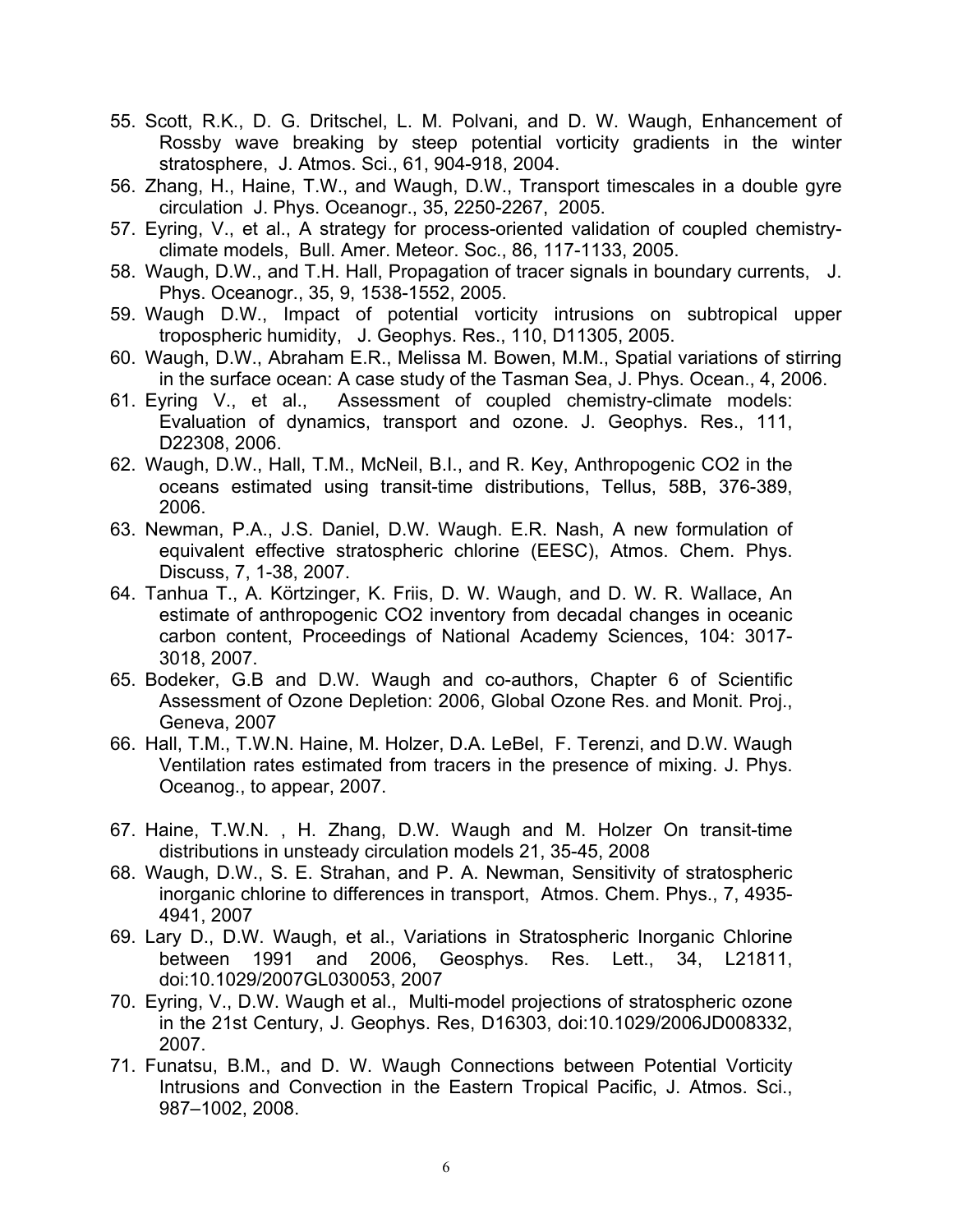- 72. Oman, L. D.W. Waugh, S Pawson, R.S. Stolarski, and J.E. Nielsen, Understanding the Changes of Stratospheric Water Vapor in Coupled Chemistry-Climate Model Simulations, J. Atmos. Sci, 65, 3278–3291, 2008.
- 73. Ryoo, J.M, D.W. Waugh, A. Gettelman, Variability of Subtropical Upper Tropospheric Humidity, Atmos. Chem.Phys., 8, 2643-2655, 2008.
- 74. Kvaleberg E., T.W.N. Haine., D.W. Waugh, Spreading of CFC-11 in the subpolar North Atlantic, J. Geophys. Res,, J. Geophys. Res., 113, C08019, doi:10.1029/2007JC004104. 2008.
- 75. Scott, L. M. Polvani, and D. W. Waugh, Internal Variability of the Winter Stratosphere. Part II: Time-Dependent Forcing, J Atmos. Sci., 65, 2375–2388, 2008.
- 76. Son, S.-W., L. M. Polvani, D. W. Waugh, et al., The Impact of Stratospheric Ozone Recovery on the Southern Hemisphere Westerly Jet, Science, 320, 1486-1489, 2008.
- 77. Waugh, D. W., and E. R. Abraham, Stirring in the global surface ocean, Geophys. Res. Lett., 35, L20605, doi:10.1029/2008GL035526, 2008.
- 78. Waugh, D.W., and V. Eyring, Quantitative performance metrics for stratospheric-resolving chemistry-climate models, Atmos. Chem. Phys.. 8, 10873-10911, 2008
- 79. Vázquez-Rodríguez, M., F. Touratier, C. Lo Monaco, D.W. Waugh, et al., Anthropogenic carbon distributions in the Atlantic ocean: data-based estimates from the Arctic to the Antarctic, Biogeosciences Discuss., 5, 1421- 1443, 2008
- 80. Oman, L., D. W. Waugh, S. Pawson, R. S. Stolarski, and P. A. Newman, On the influence of anthropogenic forcings on changes in the stratospheric mean age, J. Geophys. Res., 114, D03105, http://dx.doi.org/10.1029/2008JD010378, 2009.
- 81. Waugh, D.W., The age of stratospheric air, Nature Geosciences, 2, 14 16, 2009.
- 82. Waugh, D. W., L. Oman, S. R. Kawa, R. S. Stolarski, S. Pawson, A. R. Douglass, P. A. Newman, and J. E. Nielsen, Impacts of climate change on stratospheric ozone recovery, Geophys. Res. Lett., 36, L03805, doi:10.1029/2008GL036223, 2009.
- 83. Ryoo, J.-M., T. Igusa, D.W. Waugh, PDFs of Tropical Tropospheric Humidity: Measurements and Theory, *J Climate*, 22, 3357-3373, 2009.
- 84. Son, S-W. L.M. Polvani, D.W. Waugh, et al., The impact of stratospheric ozone recovery on tropopause height trends, *J. Climate*, 22, 429-445, 2009.
- 85. Waugh, D. W., L. Oman, P. A. Newman, R. S. Stolarski, S. Pawson, J. E. Nielsen, and J. Perlwitz (2009), Effect of zonal asymmetries in stratospheric ozone on simulated Southern Hemisphere climate trends, *Geophys. Res. Lett.,* 36, L18701, doi:10.1029/2009GL040419.
- 86. Son, S-W., N. Tandon, L.M. Polvani, D.W. Waugh, Ozone hole and southern hemisphere climate, *Geophys. Res. Lett.,* 36, L15705, 2009.
- 87. Oman, L., D.W. Waugh, S.R. Kawa, R.S. Stolarski, A.R. Douglass, and P.A. Newman, Mechanisms and feedbacks causing changes in upper stratospheric ozone in the 21st century, *J. Geophys. Res*., 114, doi:10.1029/2009JD012397, 115, D05303, 2010.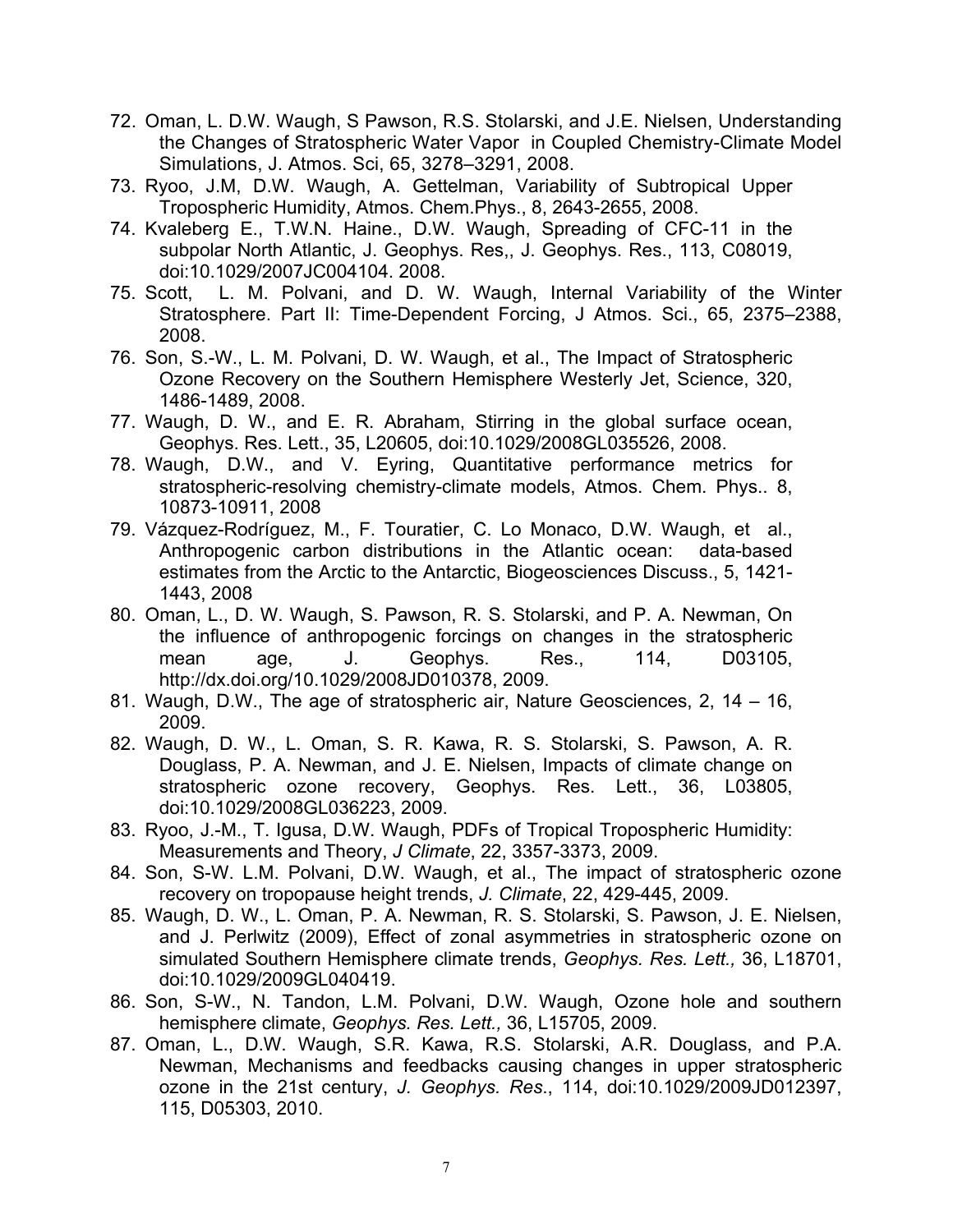- 88. Ndarana, T and D.W. Waugh, The link between cut-off lows and Rossby wave breaking in the Southern Hemisphere, *Quart. J. Royal. Met. Soc*., 136,869-885, 2010.
- 89. Waugh, D.W. and L.M. Polvani, Stratospheric Polar Vortices, in "The Stratosphere: Dynamics, Transport and Chemistry. A festschrift celebrating Alan Pumb's 60th birthday", L.M. Polvani, A.H. Sobel and D.W. Waugh, Eds., American Geophysical Union, Washington, D.C., 2010.
- 90. Li, F., Richard. S. Stolarski, S. Pawson, P. A. Newman, and D. Waugh (2010), Narrowing of the upwelling branch of the Brewer-Dobson circulation and Hadley cell in chemistry-climate model simulations of the 21st century, Geophys. Res. Lett., 37, L13702, doi:10.1029/2010GL043718.
- 91. Son, S.-W., E.P. Gerber, J. Perlwitz, L. M. Polvani, N. Gillett, K.-H. Seo and CCMVal Co-authors: The Impact of Stratospheric Ozone on the Southern Hemisphere Circulation Changes: A Multimodel Assessment, J. Geophys. Res., 115, D00M07, doi:10.1029/2010JD014271, 2010.
- 92. Eyring, VE, et al., Multi-model assessment of stratospheric ozone return dates and ozone recovery in CCMVal-2 models, Atmos. Chem. Phys., 10, 9451–9472, doi:10.5194/acp-10-9451-2010, 2010.
- 93. Hegglin, M., et al.: Multi-Model Assessment of the Upper Troposphere and Lower Stratosphere: Extra-tropics, J. Geophys. Res., 115, D00M09, doi:10.1029/2010JD013884, 2010.
- 94. Morgenstern, O., et al.: Review of present-generation stratospheric chemistryclimate models and associated external forcings, J. Geophys. Res., 115, D00M02, doi:10.1029/2009JD013728, 2010.
- 95. Oman, L., et al.: Multi-model assessment of the factors driving stratospheric ozone evolution over the 21st century, J. Geophys. Res., 115, D24306, doi:10.1029/2010JD014362.
- 96. Austin, J., et al. The decline and recovery of total column ozone using a multimodel time series analysis, *J. Geophys. Res.*, 115, D00M10, doi:10.1029/2010JD013857, 2010.
- 97. Butchart, N., et al. Chemistry-climate model simulations of 21st century stratospheric climate and circulation changes, *J. Clim*., 23, 5349–5374, doi: 10.1175/2010JCLI3404.1, 2010.
- 98. Charlton-Perez, A. J., et al. , Quantifying uncertainty in projections of stratospheric ozone over the 21st century, *Atmos. Chem. Phys.*, 10, 9473-9486, doi:10.5194/acp-10-9473-2010, 2010.
- 99. SPARC CCMVal, SPARC CCMVal Report on the Evaluation of Chemistry-Climate Models, V. Eyring, T. G. Shepherd, D. W. Waugh (Eds.), SPARC Report No. 5, WCRP-X, WMO/TD-No. X, http://www.atmosp.physics.utoronto.ca/SPARC, 2010.
- 100. Lang, C. and D.W. Waugh, Impact of climate change on the frequency of Northern Hemisphere summer cyclones, J Geophys. Res., 116, D04103, doi:10.1029/2010JD014300, 2011.
- 101. Butchart, N., et al. , Multi-model climatologies of the stratosphere, *J. Geophys. Res.*, 116, D05102, doi:10.1029/2010JD014995, 2011.
- 102. Ndarana, T., and D.W., A climatology of Rossby wave breaking in the Southern Hemisphere upper troposphere, J Atmos. Sci., 68, 798-811, 2011.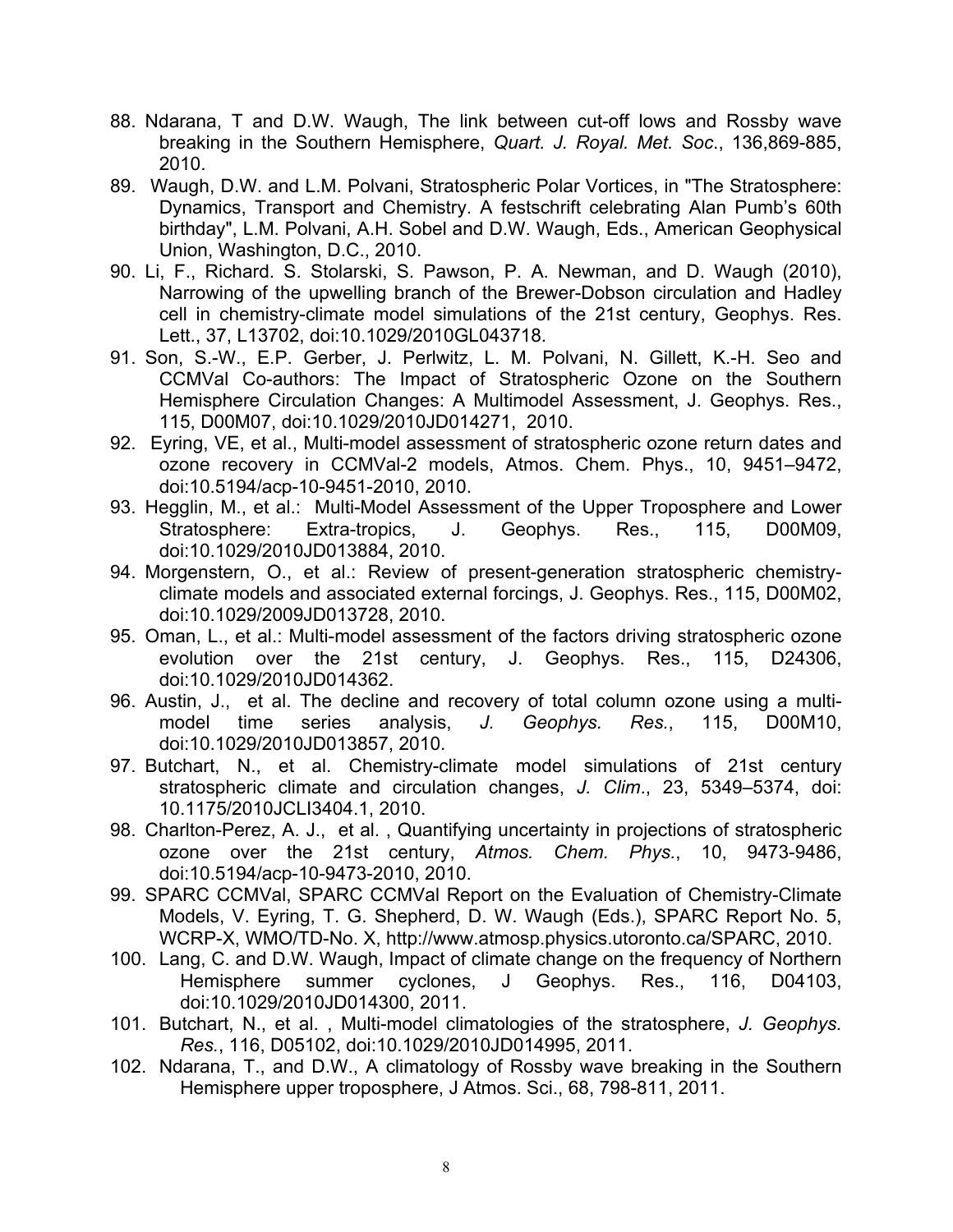- 103. Polvani, L.M, D.W. Waugh, G.J.P. Correa and S.-W. Son: Stratospheric ozone depletion: the main driver of 20th Century atmospheric circulation changes in the Southern Hemisphere?, J. Clim., **24**, 795–812. 2011.
- 104. Cionni, I, et al., Ozone database in support of CMIP5 simulations: results and corresponding radiative forcing, *Atmos. Chem. Phys.,* 11, 11267–11292, 2011.
- 105. Oman, L., et al., The response of tropical tropospheric ozone to ENSO, *Geophysical Res. Lett.,* 38, L13706, doi:10.1029/2011GL047865, 2011.
- 106. Waugh, D.W., V.Eyring and D.E. Kinnison, Stratospheric Ozone in the 21st Century, in "Stratospheric Ozone Depletion and Climate Change", R. Muller, Ed., Royal Society of Chemistry, 2011
- 107. Li, F., D.W. Waugh, et al., Seasonal Variations of Stratospheric Age Spectra in GEOSCCM, *J. Geophy. Res.,* 117, .doi:10.1029/2011JD016877, 2012.
- 108. Garfinkel, C.I., T. A. Shaw, D. L. Hartmann, D. W. Waugh, Does the Holton-Tan Mechanism Explain How the Quasi-Biennial Oscillation Modulates the Arctic Polar Vortex*?* J Atmos. Sci., 69, doi: 10.1175/JAS-D-11-0209.1, 2012.
- 109. Wang, L. and D. W. Waugh, Chemistry-climate model simulations of recent trends in lower stratospheric temperatures and stratospheric residual circulation, J. Geophys. Res., 117, 10.1029/2011JD017130 2012.
- 110. Ndarana, T., D. W. Waugh, L. M. Polvani, G.J.P. Correa, E.P. Gerber, Antarctic Ozone Depletion and trends in tropospheric Rossby wave breaking, Atmos. Sci. Letters, 10.1002/asl.384, 2012.
- 111. Guzewich, S. D., E.R. Talaat, D.W. Waugh, Observations of Planetary Waves and Nonmigrating Tides by the Mars Climate Sounder, J. Geophys. Res., 117, 10.1029/2011JE003924, 2012.
- 112. Waugh, D.W., S. R. Keating, M-L. Chen, Diagnosing Ocean Stirring: Comparison of Relative Dispersion and Finite-Time Lyapunov Exponents, Journal of Physical Oceanography, 42, 1173-1185, 2012.
- 113. Garfinkel, C.I., A. H. Butler, D. W. Waugh, M. M. Hurwitz, L. M. Polvani, Why might sudden stratospheric warmings occur with similar frequency in El Nino and La Nina winters?, J. Geophys. Res., 117, D19, doi:10.1029/2012JD017777, 2012.
- 114. Li, F., D. W. Waugh, A.R. Douglass, P.A. Newman, S.E. Strahan, J. Ma, J. E. Nielsen, and Q. Liang, Long-Term Changes in Stratospheric Age Spectra in the 21st Century in the Goddard Earth Observing System Chemistry-Climate Model (GEOSCCM), J. Geophys. Res., 117, D20, doi:10.1029/2012JD017905, 2012.
- 115. Garfinkel C. I., S. B. Feldstein, D. W. Waugh, C. Yoo, S. Lee, Observed Connection between Stratospheric Sudden Warmings and the Madden-Julian Oscillation, GRL, 39, L18807, 2012
- 116. Lang, C., D.W. Waugh, et al., The impact of greenhouse gases on past changes in tropospheric ozone. J Geophys. Res., 117, No. D23, D23304, 2012.
- 117. Waugh, D.W., F. Primeau, T. Devries, and M. Holzer, Recent changes in the ventilation of the southern oceans, Science, 339, 568, doi:10.1126/science.1225411, 2013
- 118. Tanhua, T., Waugh, D. W., & Bullister, J. L. Estimating changes in ocean ventilation from early 1990s CFC- 12 and late 2000s SF6 measurements. *Geophysical Research Letters*, 40,927-932, 2013.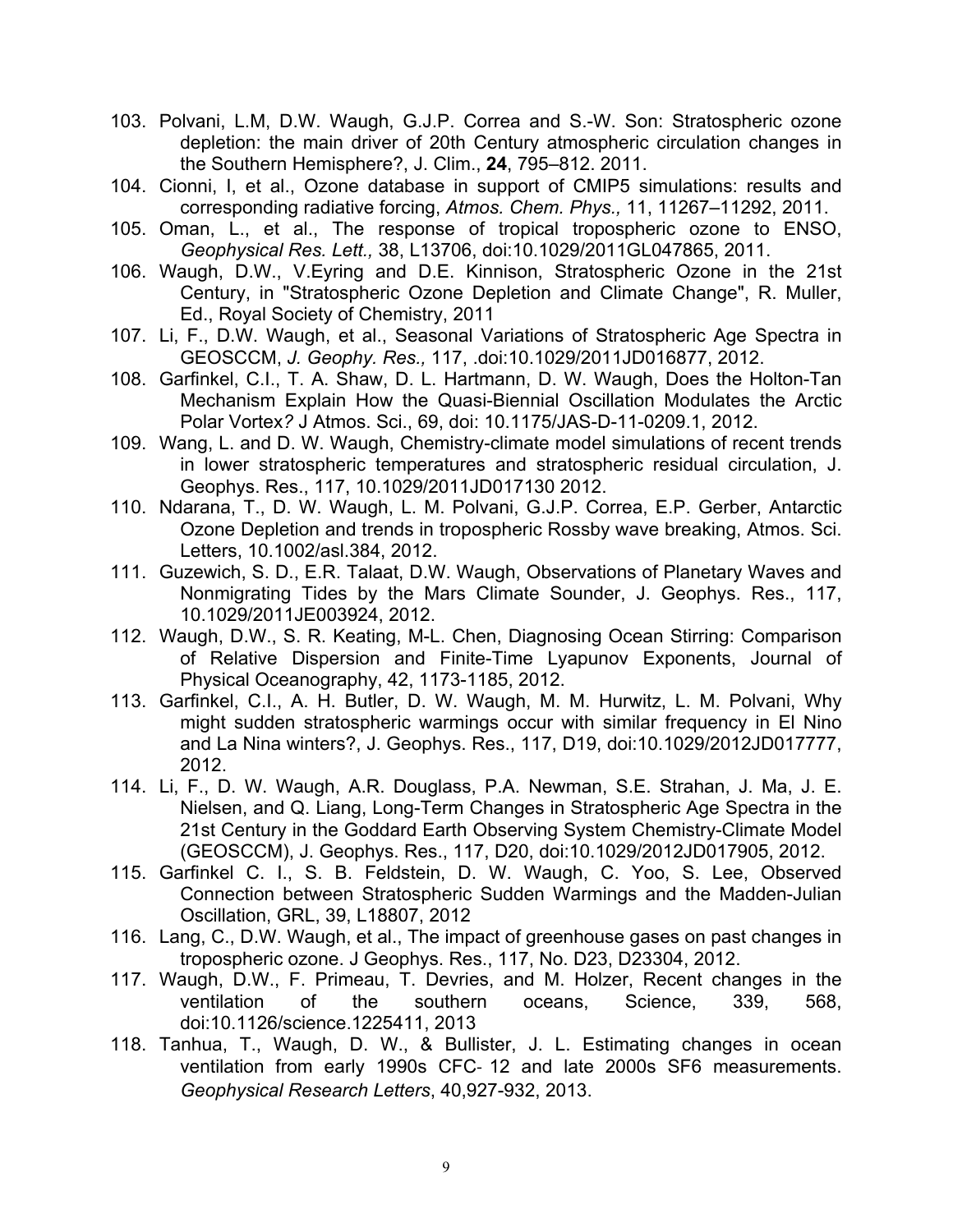- 119. Oman, L, et al. The Ozone Response to ENSO in Aura Satellite Measurements and a Chemistry-Climate Simulation, J. Geophys. Res., 118*,* 965*–*976, 2013.
- 120. Garfinkel, C. I., D. W. Waugh, E. P. Gerber, The Effect of Tropospheric Jet Latitude on Coupling between the Stratospheric Polar Vortex and the Troposphere, J. Clim., 26, 2077-2095, 2013.
- 121. Orbe C, M Holzer, LM Polvani, and DW Waugh, Air-mass origin as a diagnostic of climate change in tropospheric transport, J Geophys. Res., 118, 1459-1470, 2013.
- 122. Guzewich, S. D., E.R. Talaat, A.D. Toigo, D.W. Waugh, and T.H. McConnochie, High Altitude Dust Layers on Mars: Observations with the Thermal Emission Spectrometer, JGR, 118(6),1177–1194, 2013
- 123. Guzewich, S., et al. The Impact of a Realistic Vertical Dust Distribution on the Simulation of the Martian General Circulation, JGR, 118(5), 980–993, 2013
- 124. Garfinkel, C. I., L. D. Oman, E. A. Barnes, D. W. Waugh, M. M. Hurwitz, A. M. Molod, Connections between the Spring Breakup of the Southern Hemisphere Polar Vortex, Stationary Waves, and Air-Sea Roughness, J. Atmos. Sci. 70,2137-2151, 2013
- 125. Garfinkel, C. I., M. M. Hurwitz, L. D. Oman, D. W. Waugh (2013), Contrasting Effects of Central Pacific and Eastern Pacific El Nino on Stratospheric Water Vapor, GRL, 40, 4115--4120, doi: 10.1002/grl.50677, 2013.
- 126. Ryoo, J-M, et al, Impact of Rossby wave breaking on U.S. west coast winter precipitation during the 2008-2010 ENSO cycle, J Climate, 26, 6360-6382, 2013.
- 127. Garfinkel, C.I., D. W. Waugh, L.D. Oman, L. Wang, and M.M. Hurwitz. Temperature trends in the tropical upper troposphere and lower stratosphere: connections with sea surface temperatures and implications for water vapor and ozone, JGR 118, 17, 2013.
- 128. Garfinkel, C.I., M. M. Hurwitz, D. W. Waugh, A. H. Butler, Are the Teleconnections of Central Pacific and Eastern Pacific El Ni˜no Distinct in Boreal Wintertime?, Climate Dynamics, doi:10.1007/s00382-012-1570-2, 2013.
- 129. Waugh, D.W., A.M. Crotwell , E. J. Dlugokencky, G. S. Dutton, J. W. Elkins, B. D. Hall, E. J. Hintsa,, D. F. Hurst, S. A. Montzka, D. J. Mondeel, F. L. Moore, J. D. Nance, E. A. Ray, S. D. Steenrod, S. E. Strahan, C. Sweeney, Tropospheric SF6: Age of Air from the Northern Hemisphere Mid-latitude Surface, JGR, 118, 11429-11441, 2013
- 130. Wang, L., P. J. Kushner, D.W. Waugh, Southern hemisphere stationary wave response to changes of ozone and greenhouse gases, **26**, 10205–10217, 2013.
- 131. Orbe C., M. Holzer, L.M. Polvani, D.W. Waugh, F. Li, L.D. Oman and P.A. Newman: Seasonal Ventilation of the Stratosphere: Robust Diagnostics from One-Way Flux Distributions, in press, J. Geophys. Res. 119*,* 293*-*306*,*  doi:10.1002/2013JD020213. *2014*
- 132. Aquila, V.*,* C. I. Garfinkel*,* P. A. Newman*,* L. D. Oman*, and* D. W. Waugh *(*2014*),*  Modifications of the quasi-biennial oscillation by a geoengineering perturbation of the stratospheric aerosol layer*,* Geophys. Res. Lett.*,* 41*,* 1738*–*1744*,*  doi:10.1002/2013GL058818.
- 133. Stolarski, R. S., D. W. Waugh, L. Wang, L. D. Oman, A. R. Douglass, and P. A. Newman (2014), Seasonal variation of ozone in the tropical lower stratosphere: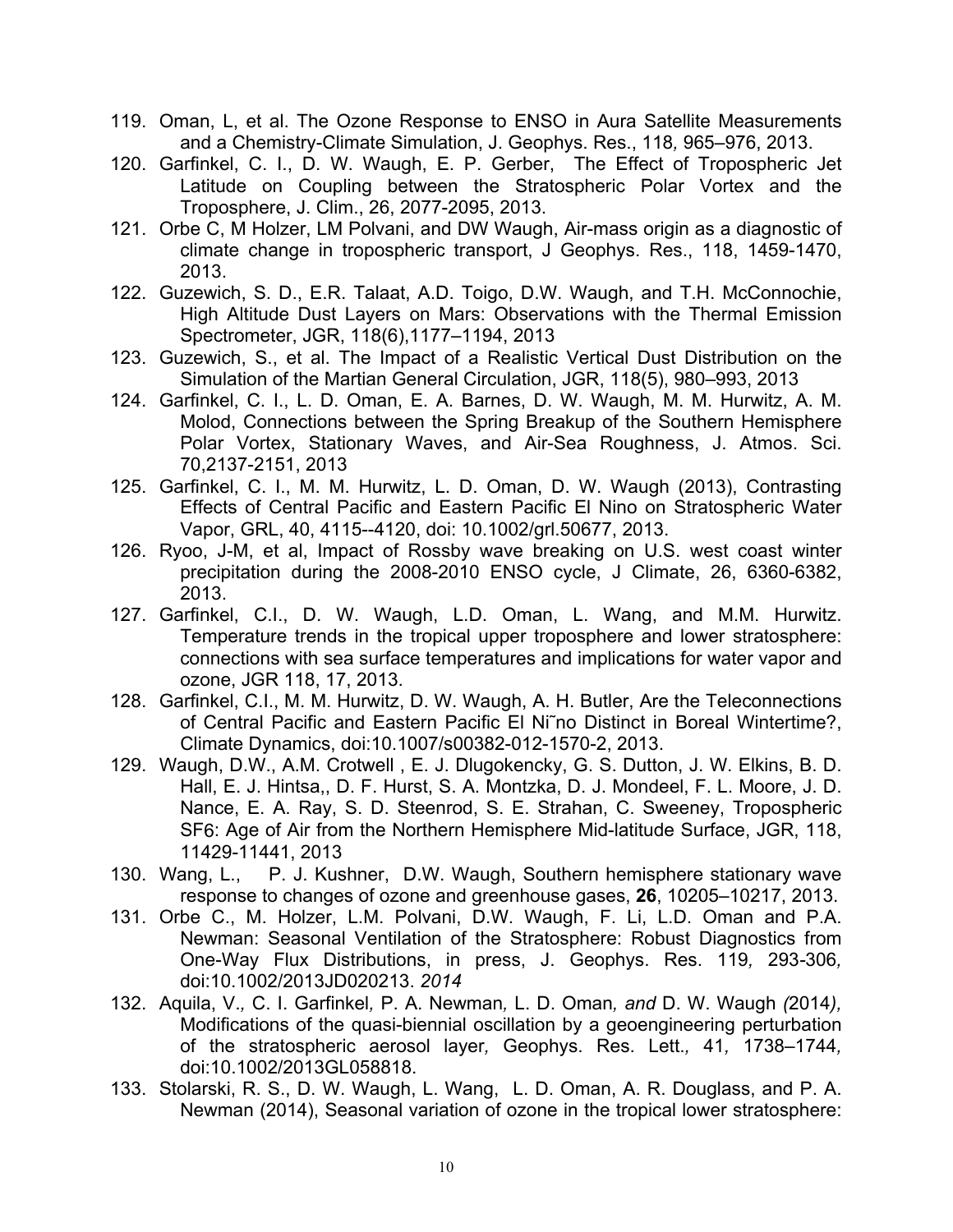Southern tropics are different from northern tropics, J. Geophys. Res. Atmos., 119, doi:10.1002/2013JD021294.

- 134. Urquhart EA, Zaitchik BF, Waugh DW, Guikema SD, Del Castillo CE (2014) Uncertainty in Model Predictions of Vibrio vulnificus Response to Climate Variability and Change: A Chesapeake Bay Case Study. PLoS ONE 9(5): e98256. doi:10.1371/journal.pone.0098256
- 135. Waugh DW. 2014 Changes in the ventilation of the southern oceans. *Phil. Trans. R. Soc. A* **372**: 20130269. http://dx.doi.org/10.1098/rsta.2013.0269
- 136. Garfinkel, C. I. and D. W. Waugh, Tropospheric Rossby Wave Breaking and Variability of the Latitude of the Eddy-driven Jet, J. Climate, 27 (18), 7069-7085, 2014.
- 137. Berman, J.D, D W Waugh, P N Breysse, R H White, F C Curriero,Improved estimation of ozone air pollution concentrations using both air quality monitoring data and output from the Community Multi-scale Air Quality (CMAQ) model , Environmental Technology & Innovation, 2014. doi:10.1016/j.eti.2014.10.003
- 138. Ryoo, J.-M.*,* D. E. Waliser*,* D. W. Waugh*,* S. Wong*,* E. J. Fetzer*, and* I. Fung *(*2015*),* Classification of atmospheric river events on the U.S. west coast using a trajectory model*,* J. Geophys. Res. Atmos.*,* 119*,* doi:10.1002/2014JD022023*.*
- 139. Wang, L., and D.W. Waugh, 2015 Seasonality in Future Tropical Lower Stratospheric Temperature Trends", Journal of Geophysical Research – Atmospheres, *120, 980–991, doi:10.1002/2014JD022090.*
- 140. Stolarski RS, AE Douglass, LD Oman and D W Waugh*,* 2015 Impact of future nitrous oxide and carbon dioxide emissions on the stratospheric ozone layer, *Environ. Res. Lett.* 10 034011 doi:10.1088/1748-9326/10/3/034011
- 141. Orbe, C.*,* D. W. Waugh*, and* P. A. Newman *(*2015*),* Air-Mass Origin in the Tropical Lower Stratosphere: The Influence of Asian Boundary Layer Air*.* Geophys. Res. Lett.*, doi:* 10.1002/2015GL063937*.*
- 142. Holzer, M.*, and* D. W. Waugh *(*2015*),* Interhemispheric transit-time distributions and path-dependent lifetimes constrained by measurements of  $SF<sub>6</sub>$ , CFCs, and CFC replacements*,* Geophys. Res. Lett.*,* 42*, doi:*10.1002/2015GL064172*.*
- 143. Orbe, C., P. A. Newman, D. W. Waugh, M. Holzer, L. D. Oman, F. Li, and L. M. Polvani, 2015: Air-mass Origin in the Arctic. Part I: Seasonality. *Journal of Climate*, to appear (2015).
- 144. Orbe, C., P. A. Newman, D. W. Waugh, M. Holzer, L. D. Oman, F. Li, and L. M. Polvani, 2015: Air-mass Origin in the Arctic. Part II: Response to increased greenhouse gases. *Journal of Climate*, submitted (2015).
- 145. Thomas J.L., D. W. Waugh, A Gnanadesikan, Southern Hemisphere extratropical circulation: Recent trends and natural variability. Geophys. Res. Lett., doi: 10.1002/2015GL064521, 2015.
- 146. Waugh, D.W, C.I. Garfinkel, L.M. Polvani, 2015 Drivers of the recent tropical expansion in the Southern Hemisphere: Changing SSTs or ozone depletion? J Climate, 28, 6581-6588
- 147. Saunders, R.O, and D. W. Waugh, 2015, Variability of summer  $PM<sub>2.5</sub>$  in the Northeastern United States and tracing of potential sources using MERRAero reanalysis, Atmos. Env. Atmos. Env., 117, 259-270.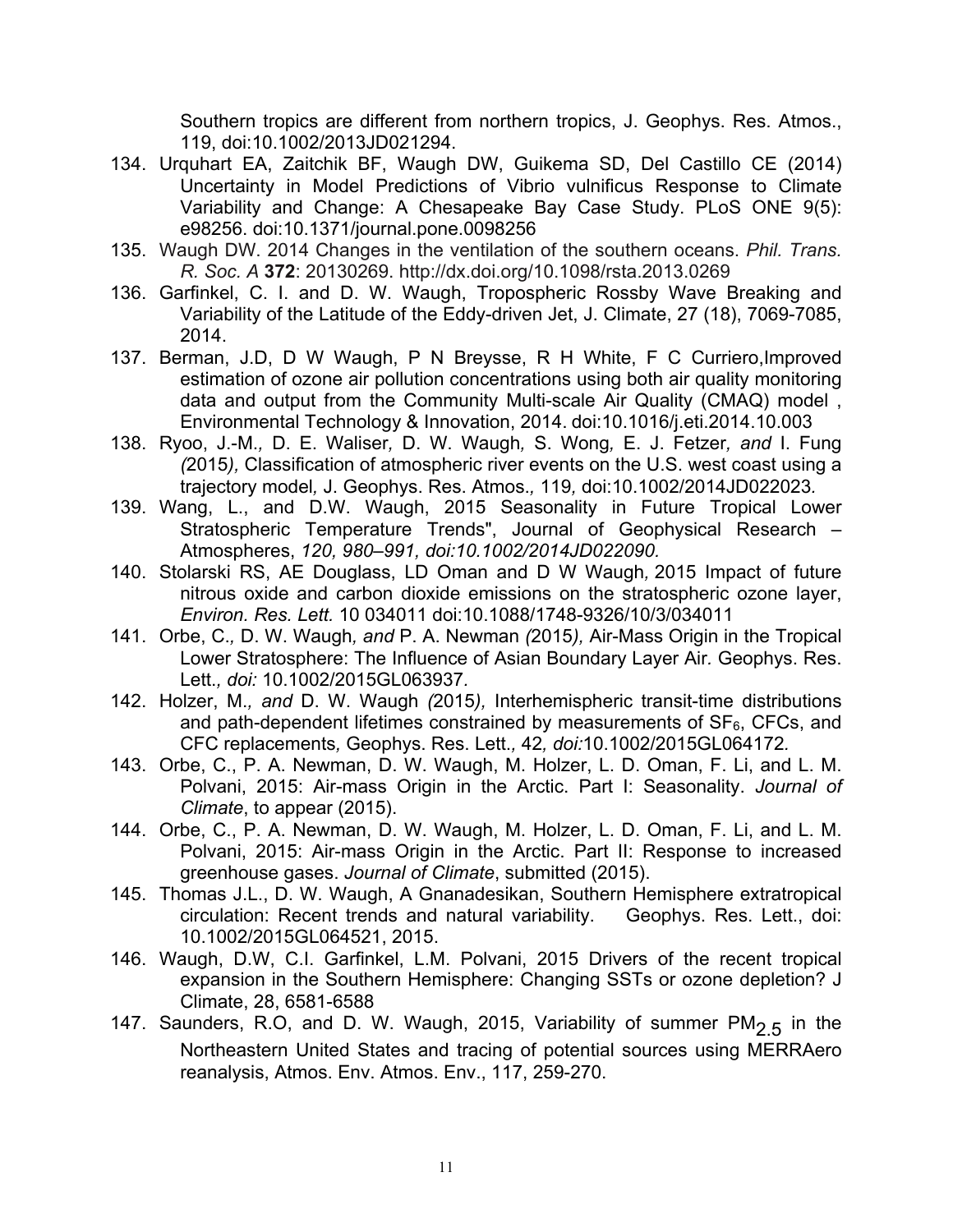- 148. Orbe, C., P. A. Newman, D. W. Waugh, M. Holzer, L. D. Oman, F. Li, and L. M. Polvani, 2015: Air-mass Origin in the Arctic. Part I: Seasonality. *Journal of Climate*, 28, 4997-5014.
- 149. Orbe, C., P. A. Newman, D. W. Waugh, M. Holzer, L. D. Oman, F. Li, and L. M. Polvani, 2015: Air-mass Origin in the Arctic. Part II: Response to increased greenhouse gases. *Journal of Climate*, 28, 9105-9120
- 150. Garfinkel CI, D.W. Waugh, L. M. Polvani, 2015: Recent Hadley cell expansion: the role of internal atmospheric variability in reconciling modeled and observed trends *Geophys. Res. Lett.*, *42*, doi:10.1002/2015GL066942.
- 151. Li, F., YV Vikhliaev, PA Newman, S Pawson, J Perlwitz, DW Waugh, and AR Douglass, 2016: Impacts of Interactive Stratospheric Chemistry on Antarctic and Southern Ocean Climate Change, J Climate, 29, 3199-3218
- 152. Guzewich, S.D., A. Toigo, D.W. Waugh, 2016: The Effect of Dust on the Martian Polar Vortices, Icarus, 278, 100-118.
- 153. Zaitchik BF, K O'Meara, K Baja, MC McCormack, AA Scott and DW Waugh (2016) B'more Cool: Monitoring the Urban Heat Island at High Density for Health and Urban Design. Earthzine. http://earthzine.org/2016/02/23/bmore-coolmonitoring-the-urban-heat-island-at-high-density-for-health-and-urban-design/
- 154. Aquila, V., W. H. Swartz, D. W. Waugh, P. R. Colarco, S. Pawson, L. M. Polvani, and R. S. Stolarski (2016), Isolating the roles of different forcing agents in global stratospheric temperature changes using model integrations with incrementally added single forcings, J. Geophys. Res. Atmos., 121, doi:10.1002/ 2015JD023841.
- 155. Orbe, C., D.W. Waugh, P.A. Newman, S. Steenrod, 2016: The Transit-Time Distribution from the Northern Hemisphere Midlatitude Surface, J Atmos. Sci., 73, 3785-3802
- 156. Seviour, W.J.M, A. Gnanadesikan, D.W. Waugh, 2016: The Transient Response of the Southern Ocean to Stratospheric Ozone Depletion, J. Climate, 29, 7383- 7396.
- 157. Waugh D. W., A.D. Toigo, S.D. Guzewich, S.J. Greybush, R.J. Wilson , L. Montabone, 2016: Martian Polar Vortices: Comparison of Reanalyses, JGR-Planets, J. Geophys. Res. Planets, 121, doi:10.1002/2016JE005093.
- 158. Garfinkel C.,V Aquila, DW Waugh, and LD Oman, 2016: Time varying changes in the simulated structure of the Brewer Dobson Circulation, Atmos. Chem. Phys. Discuss., doi:10.5194/acp-2016-523, 2016
- 159. Solomon A, L.M. Polvani, D.W. Waugh and S.M. Davis, 2016: Contrasting Upper and Lower Atmospheric Metrics of Tropical Expansion in the Southern Hemisphere, *Geophys. Res. Lett.*, *43*, doi:10.1002/2016GL070917.
- 160. McCormack, M. C., Belli, A. J., Waugh, D., Matsui, E. C., Peng, R. D., Williams, D. A., ... & Breysse, P. N. (2016). Respiratory Effects of Indoor Heat and the Interaction with Air Pollution in COPD. *Annals of the American Thoracic Society*,  $(ia)$ .
- 161. Waugh, D.W., Sobel, A.H. and Polvani, L.M., 2017. What Is the Polar Vortex and How Does It Influence Weather?. *Bulletin of the American Meteorological Society*, *98*(1), pp.37-44.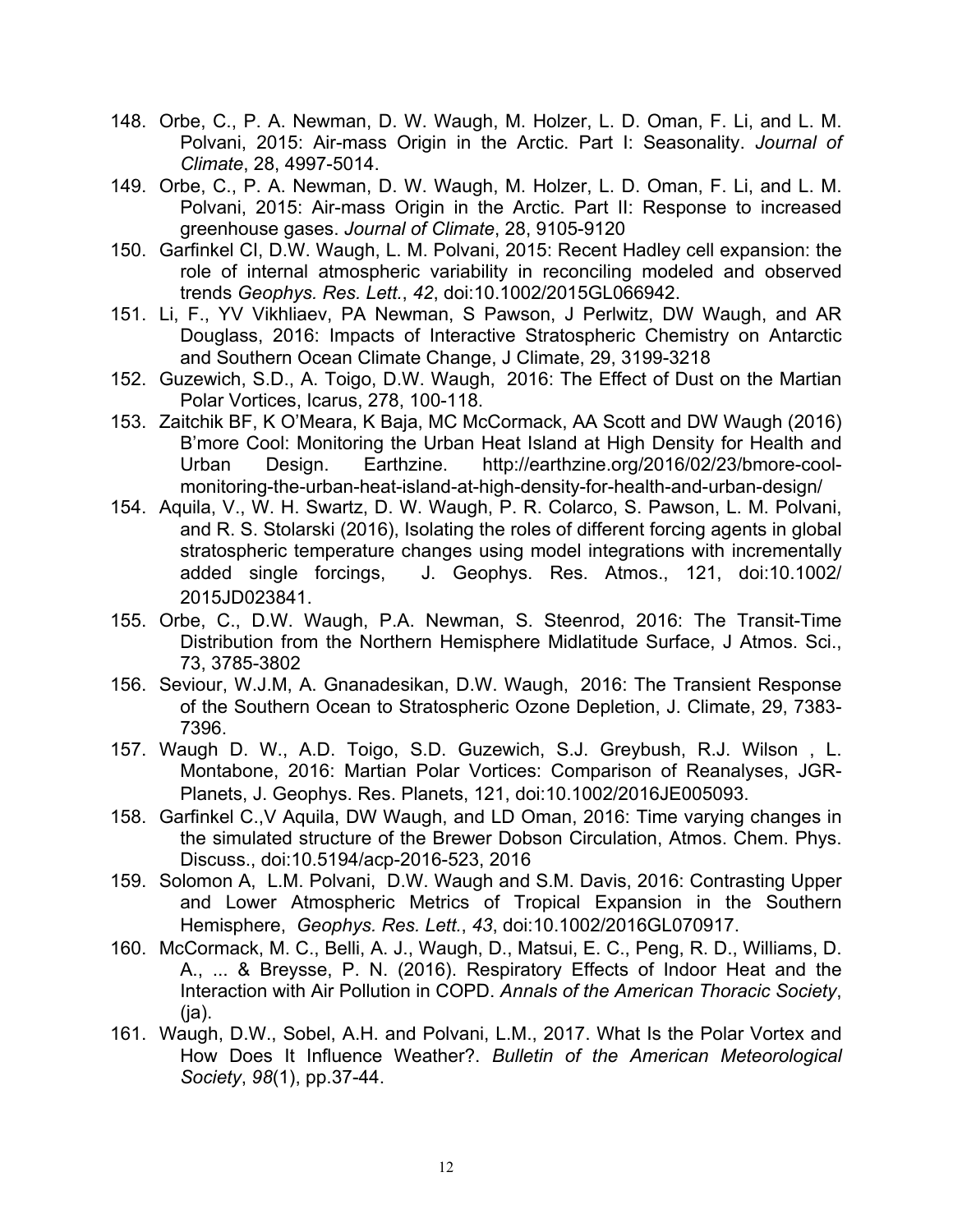- 162. Scott, A. A., Zaitchik, B., Waugh, D., & O'Meara, K. (2017). Intra-urban temperature variability in Baltimore. *Journal of Applied Meteorology and Climatology*, 56, 159-171, doi:10.1175/JAMC-D-16-0232.1
- 163. Garfinkel C.,V Aquila, DW Waugh, and LD Oman, 2017: Time varying changes in the simulated structure of the Brewer Dobson Circulation, Atmos. Chem. Phys. 17, 1313–1327, 2017
- 164. Toigo, A.D, D. W. Waugh, and S. D. Guzewich, 2017, What Causes Mars' Annular Polar Vortices? Geophysical Research Letters, 44*,* 71*–*78*, doi:*10.1002/2016GL071857*.*
- 165. Orbe, C., D. W. Waugh, H. Yang, J-F Lamarque, S. Tilmes, D.E. Kinnison, 2017, Tropospheric Transport Differences Between Models Using the Same Large-Scale Meteorological Fields, Geophysical Research Letters, 44, 1068–1078 10.1002/2016GL071339
- 166. Polvani, LM., L. Wang, V Aquila, DW Waugh, 2017: The impact of ozone depleting substances on tropical upwelling, as revealed by the absence of lower stratospheric cooling since the late 1990s. J Climate, 30, 2523-2534**.**
- 167. Seviour, W.J.M, D. W. Waugh, L. M. Polvani, G.J. P. Correa, C.I. Garfinkel, 2017: Robustness of the simulated tropospheric response to ozone depletion, J Climate, 30, 2577-2585**.**
- 168. Seviour, W.J.M, A. Gnanadesikan, M.-A. Pradal, D.W. Waugh,2017: Transient response of the Southern Ocean to changing ozone: Regional responses and physical mechanisms" J Climate, 30, 2463-2481**0.**
- 169. Seviour, W.J.M, D.W. Waugh, R.K. Scott (2017), The Stability of Mars' Annular Polar Vortex, J. Atmos Sci., 74, 1533-1547.
- 170. Tweedy, O.V., D.W. Waugh, R.S. Stolarski, L.D. Oman, W.J Randel, M.Abalos, 2017, Hemispheric differences in the annual cycle of tropical lower stratosphere transport and tracers, J. Geophys. Res., 10.1002/2017JD026482
- 171. Tweedy, O.V, N.A Kramarova, S.E. Strahan, P.A. Newman, L. Coy, W.J Randel, M. Park, D.W. Waugh, and S. Frith, 2017, Response of Trace Gases to the Disrupted 2015-2016 Quasi-Biennial Oscillation, Atmos. Chem. Physics, 7, 6813-6823. https://doi.org/10.5194/acp-17-6813-2017
- 172. Chen,G., C Orbe, and D.W. Waugh, 2017, The Role of Monsoon-like Zonally Asymmetric Heating in Interhemispheric Transport, *J. Geophys. Res. Atmos., 122, 3282–3298.*
- 173. Scott, A.A., Misiani, H., Okoth, J., Jordan, A., Gohlke, J., Ouma, G., Arrighi, J., Zaitchik, B.F., Jjemba, E., Verjee, S. and Waugh, D.W., 2017. Temperature and heat in informal settlements in Nairobi. *PloS one*, *12*(11), p.e0187300.
- 174. Thomas, J., Waugh, D. and Gnanadesikan, A., 2017. Relationship between ocean carbon and heat multi-decadal variability. *Journal of Climate*,. https://doi.org/10.1175/JCLI-D-17-0134.1
- 175. Orbe, C., Oman, L.D., Strahan, S.E., Waugh, D.W., Pawson, S., Takacs, L.L. and Molod, A.M., 2017. Large-Scale Atmospheric Transport in GEOS Replay Simulations. *Journal of Advances in Modeling Earth Systems*. , 9, 2545–2560. https://doi.org/10.1002/2017MS001053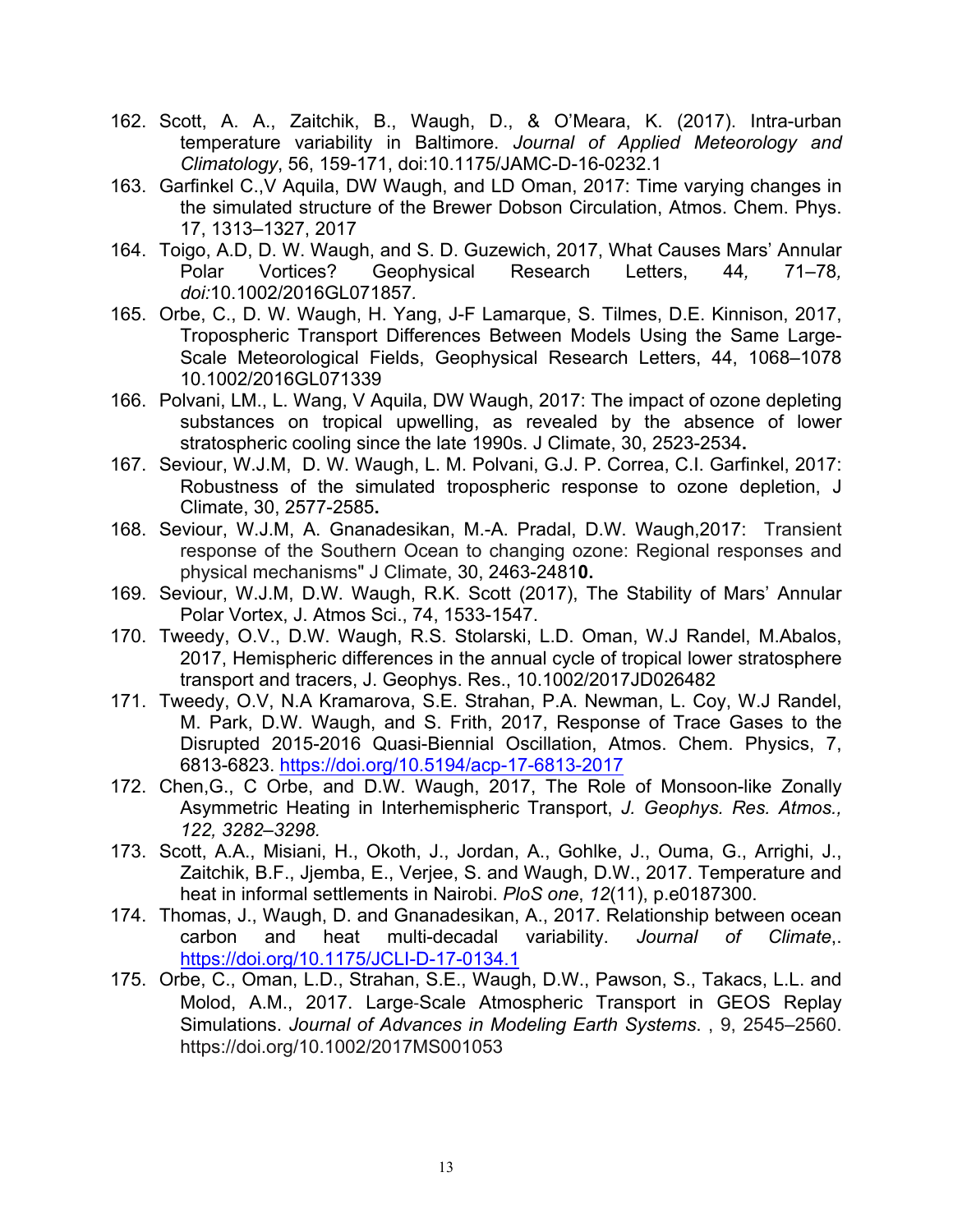- 176. Gnanadesikan, A. A., A. A. Scott, M.-A. Pradal, W. J. M. Seviour, and D. W. Waugh (2017). Regional responses to black carbon aerosols: The importance of air-sea interaction**,** *J. Geophys. Res.*, doi:10.1002/2017JD027589
- 177. Seviour, W. J. M., Davis, S. M., Grise, K. M., & Waugh, D. W. (2018). Large uncertainty in the relative rates of dynamical and hydrological tropical expansion. *Geophysical Research Letters*, *45*. https://doi.org/10.1002/2017GL076335
- 178. Orbe, C., Yang, H., Waugh, D. W., Zeng, G., Morgenstern , O., Kinnison, D. E., Lamarque, J.-F., Tilmes, S., Plummer, D. A., Scinocca, J. F., Josse, B., Marecal, V., Jöckel, P., Oman, L. D., Strahan, S. E., Deushi, M., Tanaka, T. Y., Yoshida, K., Akiyoshi, H., Yamashita, Y., Stenke, A., Revell, L., Sukhodolov, T., Rozanov, E., Pitari, G., Visioni, D., Stone, K. A., Schofield, R., and Banerjee, A.: Large-scale tropospheric transport in the Chemistry–Climate Model Initiative (CCMI) simulations, Atmos. Chem. Phys., 18, 7217-7235, https://doi.org/10.5194/acp-18-7217-2018, 2018.
- 179. Wu, X., Yang, H., Waugh, D. W., Orbe, C., Tilmes, S., and Lamarque, J.-F.: Spatial and temporal variability of interhemispheric transport times, Atmos. Chem. Phys., 18, 7439-7452, https://doi.org/10.5194/acp-18-7439-2018, 2018.
- 180. Scott, AA, DW Waugh, BF Zaitchik, Reduced Urban Heat Island intensity under warmer conditions, Environmental Research Letters 13 (6), 2018 http://stacks.iop.org/1748-9326/13/i=6/a=064003
- 181. Ndarana T, MJ Bopape, D Waugh, L Dyson, The influence of the lower stratosphere on ridging Atlantic Ocean anticyclones over South Africa, Journal of Climate, 31 (15), 6175-6187, 2019 https://doi.org/10.1175/JCLI-D-17-0832.1
- 182. Waugh, D.W. K. M. Grise, W. J. M. Seviour, S.M. Davis, N. Davis, O. Adam, S.- W. Son, I R Simpson, P. W. Staten, A. C. Maycock, C.C. Ummenhofer, T. Birner , and A. Ming, Revisiting the Relationship among Metrics of Tropical Expansion, J Climate, 2018.
- 183. Gaige, K, and D.W. Waugh, Connections between Summer Air Pollution and Stagnation, Environ. Res. Lett. 13 (8), 084001, 2018
- 184. Tweedy O.V., D.W Waugh, W Randel, M Abalos, L Oman, D Kinnison ' The impact of boreal summer ENSO events on tropical lower stratospheric ozone, J Geophys. Res., 2018; 123(17). DOI: 10.1029/2018JD029020
- 185. Adam, O., Grise, K. M., Staten, P., Simpson, I. R., Davis, S. M., Davis, N. A., Waugh, D. W., and Birner, T.: The TropD software package: Standardized methods for calculating Tropical Width Diagnostics, *Geoscientific Model Development*. 2018; 11(10). DOI: 10.5194/gmd-11-4339-2018
- 186. Yang H, DW Waugh, C Orbe, G Zeng, O Morgenstern, D.E. Kinnison, J-F Lamarque, S. Tilmes, David A. Plummer, Patrick Jöckel, Susan E. Strahan, Kane A. Stone, and Robyn Schofield, Large-scale transport into the Arctic: the roles of the midlatitude jet and the Hadley Cell, Atmos. Chem. Phys. Discuss., https://doi.org/10.5194/acp-2018-841, 2018
- 187. Waugh D. W., A.D. Toigo, S.D. Guzewich Age of Martian Air: Time scales for Martian atmospheric transport, *Icarus*, 317, 148-157, 2019.
- 188. Grise, K., S.M. Davis, I. R. Simpson, D. W. Waugh, Q. Fu, R.J. Allen, K.H. Rosenlof, C.C. Ummenhofer, K.B. Karnuaskas, A.C. Maycock, X. Quan, T.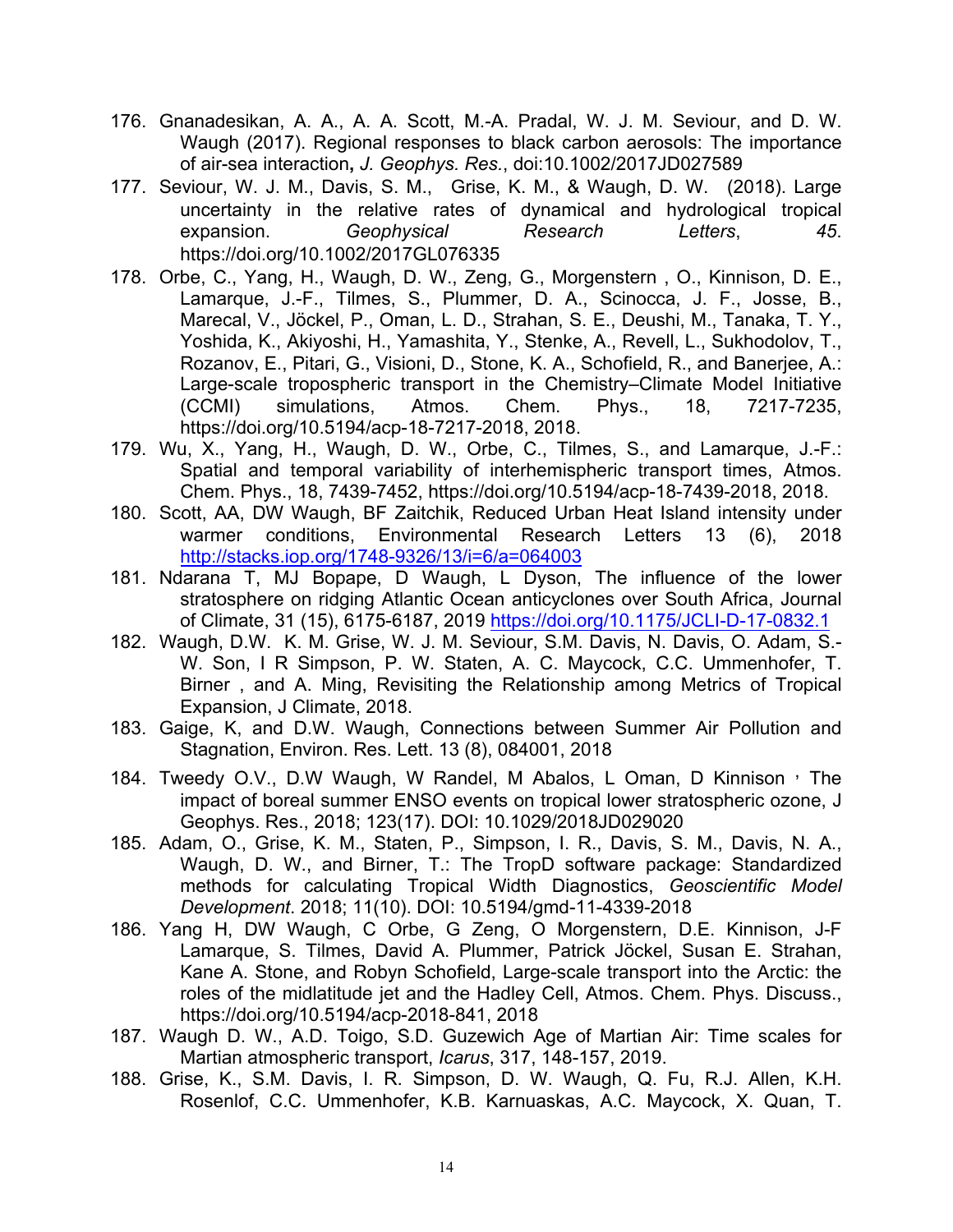Birner, and P.W. Staten Recent Tropical Expansion: Natural Variability or Forced Response? J Climate, 32, 1551-1570, 2019.

- 189. Yang, H., Waugh, D.W., Orbe, C., Patra, P.K., Jöckel, P., Lamarque, J.-F., et al. (2019). Evaluating simulations of interhemispheric transport: Interhemispheric exchange time versus SF6 age. *Geophysical Research Letters*, *46*, 1113– 1120. https://doi.org/10.1029/2018GL080960
- 190. Waugh, D.W., A. McC. Hogg, P Spence, M. H. England, T. W.N. Haine, Response of Southern Ocean ventilation to changes in mid-latitude westerly winds, J Climate, 32, 5345-5361, 2019.
- 191. Menzel, M.E., D. W. Waugh, K. Grise, Relationships between the Hadley Cell and Subtropical Jet, Geophys. Res. Lett., 46, 7045-7053, 2019.
- 192. Seviour WJM, F Codron, EW Doddridge, David Ferreira, A Gnanadesikan, M Kelley, Y Kostov, J Marshall, LM Polvani, JL Thomas, DW Waugh (2019), The Southern Ocean sea surface temperature response to ozone depletion: A multimodel comparison, Journal of Climate, 32, 5107-5121, 2019
- 193. Conway, J, G.E. Bodeker, D.W. Waugh, D.J. Murphy, C. Cameron, J. Lewis et al. Using Project Loon super-pressure balloon observations to investigate the inertial peak in the intrinsic wind spectrum in the mid-latitude stratosphere, Journal of Geophysical Research: Atmospheres, 10.1029/2018JD030195.
- 194. GH Kerr, DW Waugh, SA Strode, SD Steenrod, LD Oman, and SE Strahan, (2019) Disentangling the Drivers of the Ozone-Temperature Relationship over the United States, Journal of Geophysical Research: Atmospheres, …
- 195. Bedaso, Z.K., DeLuca, N.M., Levin, N.E., Zaitchik, B.F., Waugh, D.W., Wu, S.Y., Harman, C.J. and Shanko, D., 2019. Spatial and temporal variation in the isotopic composition of Ethiopian precipitation. *Journal of Hydrology*, p.124364.
- 196. Orbe C. et al., Description and Evaluation of the Specified-Dynamics Experiment in the Chemistry-Climate Model Initiative (CCMI), Atmos. Chem. & Physics, acp-2019-625, 2019. https://doi.org/10.5194/acp-2019-625
- 197. Thomas, J., D. W. Waugh; A. Gnanadesikan, Relationship between age and oxygen along Line W in the Northwest Atlantic Ocean, Ocean Sciences Journal, submitted, 2020.
- 198. Tweedy, O., L. Oman, and D.W. Waugh, Seasonality of the MJO impact on upper troposphere/lower stratosphere temperature, circulation and composition, Journal of the Atmospheric Sciences, submitted, 2020.
- 199. Toigo, A., D.W. Waugh, S. Guzewich, Atmospheric Transport into Polar Regions on Mars in Different Orbital Epochs, Icarus, submitted, 2020
- 200. Scott, R., W. Seviour, D.W. Waugh, Forcing of the Martian polar annulus by Hadley cell transport and latent heating, QJRMS, submitted 2020.
- 201. Waugh DW and TWH Haine, How rapidly do the southern subtropical oceans respond to wind stress changes? J Physical Oceangr., submitted, 2020
- 202. Staten P.W., K.M. Grise, S.M. Davis, K.B. Karnauskas, D.W. Waugh, A. Maycock, Q. Fu, K. Cook, O. Adam, I.R. Simpson, R.J. Allen, K. Rosenlof, G. Chen, C.C. Ummenhofer, X-W Quan, J.P. Kossin, N. A. Davis, S-W Son, Tropical widening: from global variations to regional impacts, Bull. of the Amer. Meteorolog. Soc., submitted, 2020.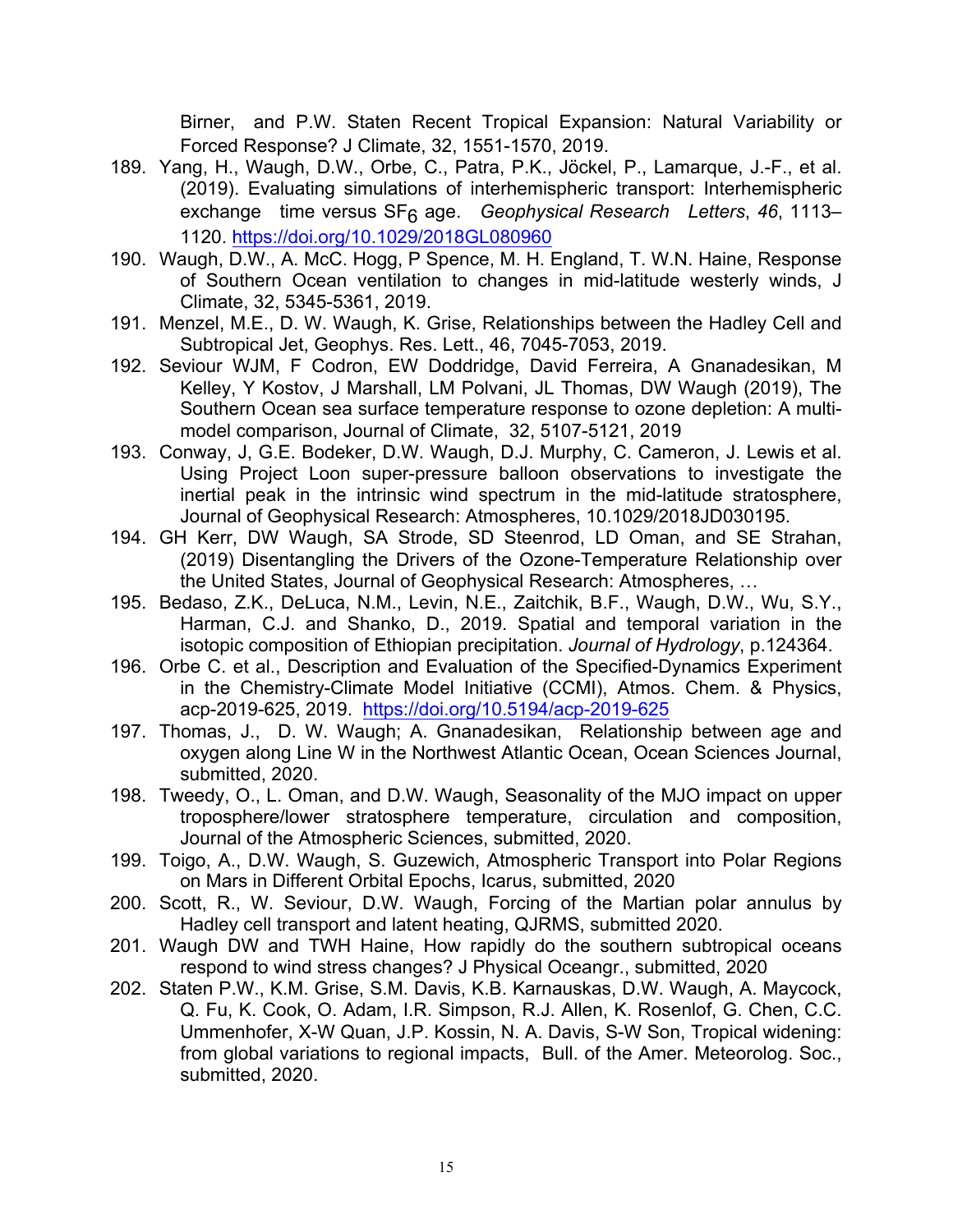# **RESEARCH GRANTS**

### **Current**

- NASA Hemispheric differences in tropical lower stratospheric transport , 04/2017 to 05/2020, \$402K, PI
- NASA Transport from the Northern Hemisphere Midlatitude Surface 3/1/19- 2/28/22, \$250K, Co-I
- NSF Hadley Cells and Subtropical Jets: Dynamics and Tracer Transport, 05/01/19-04/30/22, \$567K, PI
- NASA Atmospheric Transport in Polar Vortices on Mars and Titan, 10/01/2019-09/30/2022, \$ 361K, Co-I.

### **Past**

- NASA, "Transport and mixing in the stratosphere and troposphere from chemical tracer measurements", \$227,208, 4/1/98 to 3/30/01
- NASA, "Middleworld Transport Within Three-Dimensional Models: Characterization and Sensitivities to Model Formulation", \$203,206, 4/1/98 to 3/30/01.
- NASA, "Dynamical coupling of the troposphere with the polar stratosphere", \$119,376, 5/1/99 to 4/30/02.
- NSF, "Kinematics of the tropopause", \$42,861, 9/01/99 8/31/02.
- NASA, "Atmospheric Transport: Comparison of Observations and Models", \$105,752, 5/15/00 - 5/14/03.
- NSF "Tropical Upper Tropospheric Dynamics and Transport", \$267,136, 4/01/01 3/31/04.
- NASA, "Inferring Stratospheric and Tropospheric Transport from chemical tracer measurements", NASA, \$289,003, 9/01/01 - 8/31/04.
- NSF "Transport Timescales, Pathways, and Carbon Uptake in the North Atlantic Ocean", \$542,283, 9/2003-8/2006. (PI: Tom Haine)
- NOAA "Anthropogenic Carbon in the Oceans Estimated Using Transit-Time Distributions." 5/2004-3/2007.
- NSF The Dynamical Influence of the Stratosphere on the Troposphere", \$273,000, 1/2005– 12/2007.
- NASA "Quantifying Stratospheric and Upper Tropospheric Transport and its Impact on Chemical Composition", \$ 509,609, 3/2006-3/2008.
- NSF "Global estimates of Past and Future Uptake of Anthropogenic Carbon by the Oceans, \$290,00, 9/2006-8/2011.
- NASA Chemistry---Climate Studies using general circulation models, \$577,00, 7/2006-2011.
- NASA "Upper tropospheric trace gas variability and the role of transport processes", \$361,000, 3/2010 to 2/2013 .
- NSF "Multi-model analysis of stratospheric chemistry-climate coupling", \$364,00, 3/2009 to 02/2012
- NSF "Impact of Stratospheric Ozone on Antarctica and the Southern Ocean, ,\$399,000, 1/2011 to 12/2013.